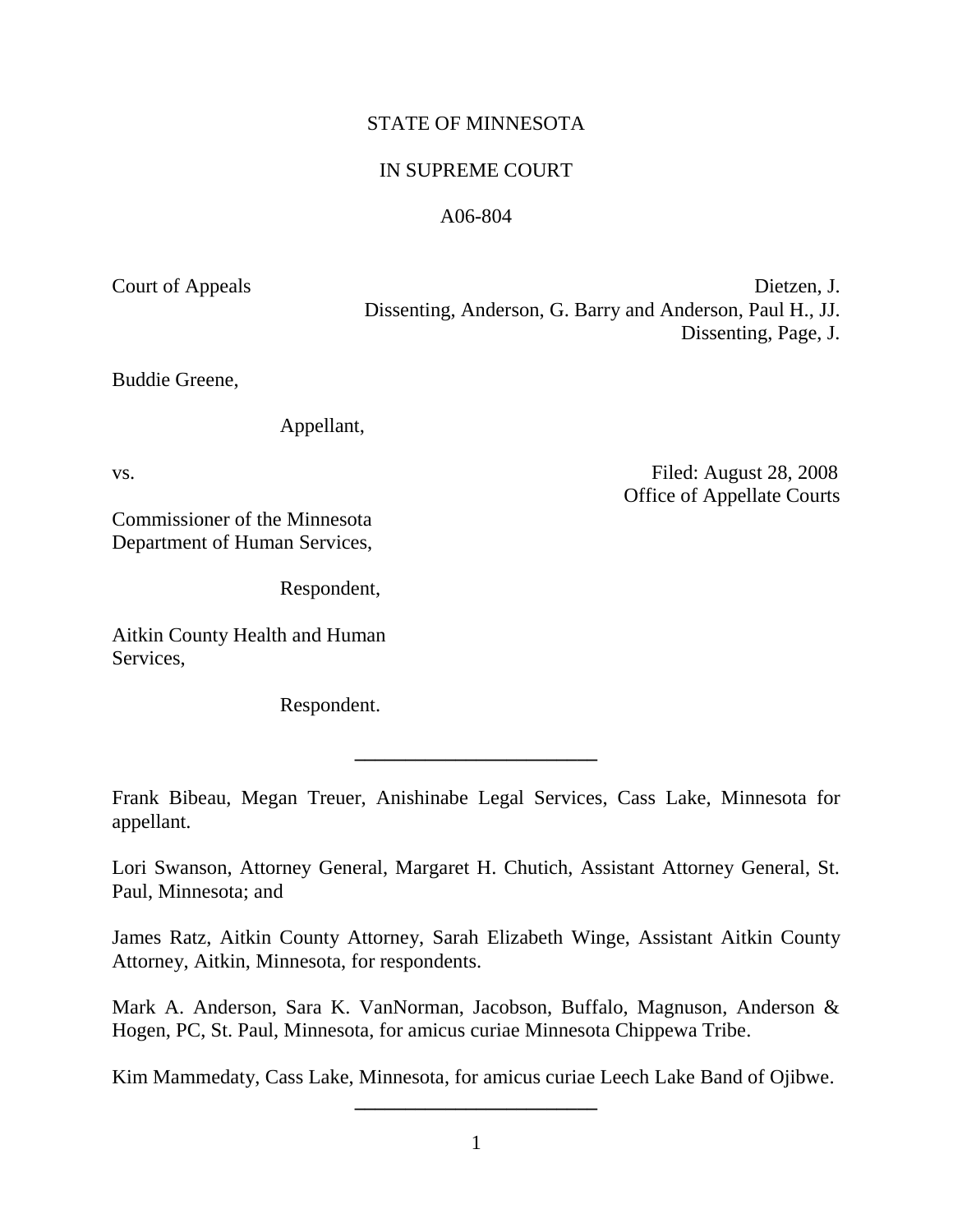## S Y L L A B U S

1. Minnesota Statutes § 256J.645, subd. 4 (2006), requires that a tribal member residing in the service area of a federally recognized tribe, which provides employment services under an agreement with the State of Minnesota, receive employment services through the tribe and is subject to sanction for refusing to participate in those services. Under Minn. Stat. § 256J.57, subd. 1 (2006), a tribal member has the right to show good cause for failing to participate in the employment services through the tribe.

2. Because Minn. Stat. § 256J.645, subd. 4, neither burdens a fundamental right nor involves a suspect classification, rational basis review is the appropriate level of scrutiny to apply to an equal protection challenge under the United States and Minnesota Constitutions.

3. Minnesota Statutes § 256J.645, subd. 4, satisfies rational basis review under the United States and Minnesota Constitutions.

Affirmed.

### O P I N I O N

DIETZEN, Justice.

Buddie Greene, an enrolled member of the Minnesota Chippewa Tribe (Tribe) living off the reservation in Aitkin County, challenges the reduction of her benefits under the Minnesota Family Investment Program (MFIP). After Greene was referred to the Minnesota Chippewa Tribe for employment services, she requested that she receive employment services through the County, and failed to participate in the tribal program.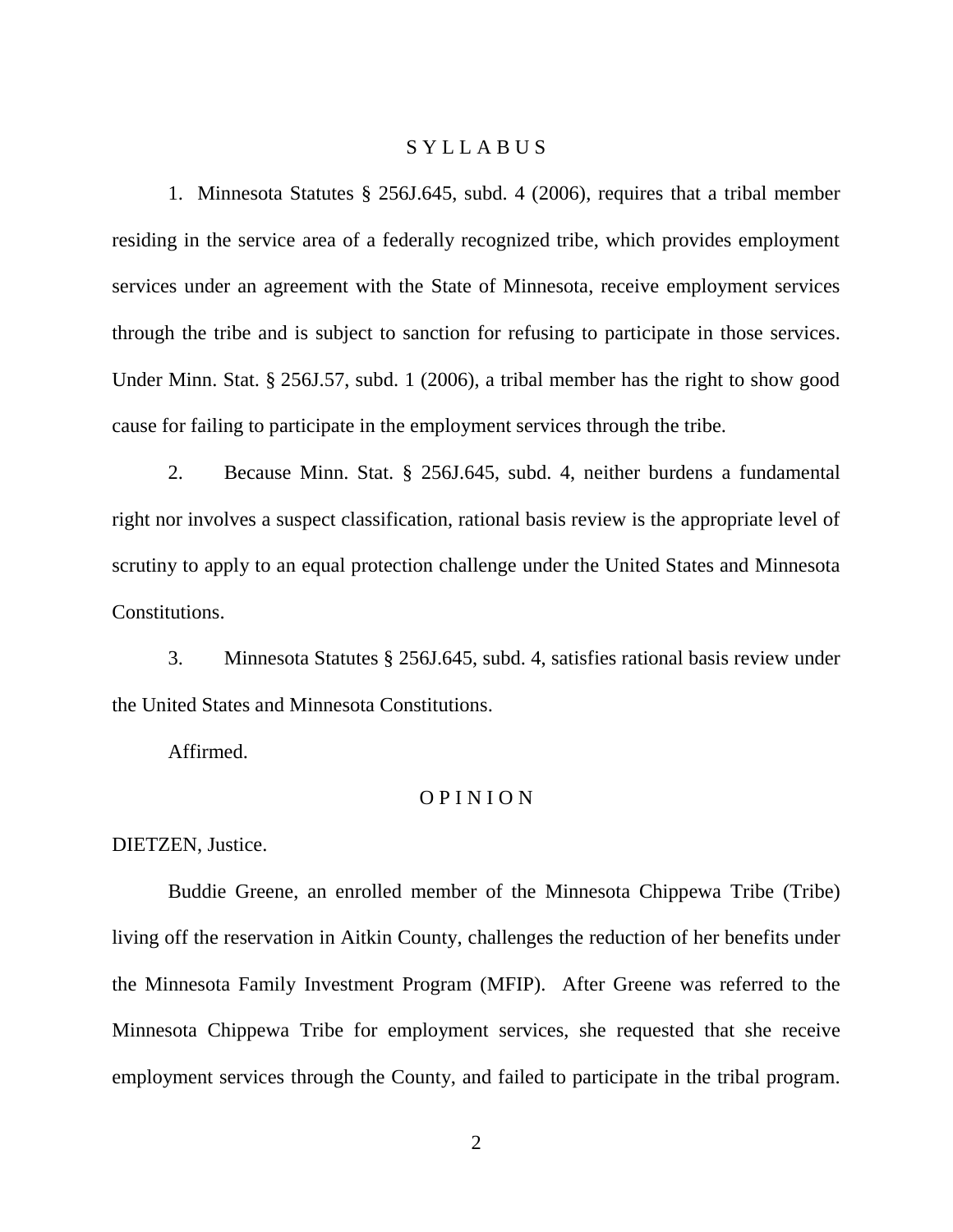As a result, Greene's cash benefits were reduced. Following an administrative hearing, the Commissioner of the Minnesota Department of Human Services (Commissioner) upheld the reduction of Greene"s cash benefits. The district court affirmed the Commissioner's decision. On appeal, Greene argued that (1) the Commissioner improperly interpreted Minn. Stat. § 256J.645 (2006) to require her to receive employment services through the Minnesota Chippewa Tribe; and (2) section 256J.645 violates her rights to equal protection under the United States and Minnesota Constitutions. The court of appeals affirmed in a 2-1 decision. *Greene v. Comm'r of Minn. Dep't of Human Servs.*, 733 N.W.2d 490 (Minn. App. 2007). We granted review and affirm.

#### *A. Regulatory Framework*

This appeal concerns the administration of the Minnesota Family Investment Program by respondents Commissioner of the Minnesota Department of Human Services and Aitkin County Health and Human Services (County). MFIP is an economic support program for low-income families with children. *See* Minn. Stat. §§ 256J.001-.95 (2006). The program provides many forms of support to families in need, including financial assistance, food support, child care assistance, and employment services.

### *1. Personal Responsibility & Work Opportunity Act*

MFIP is Minnesota's response to the Personal Responsibility  $&$  Work Opportunity Reconciliation Act of 1996 (PRWORA), which created Temporary Assistance for Needy Families (TANF), a federal block grant program replacing the Aid to Families with Dependent Children (AFDC) program. Pub. L. No. 104-193, 110 Stat. 2105 (1996)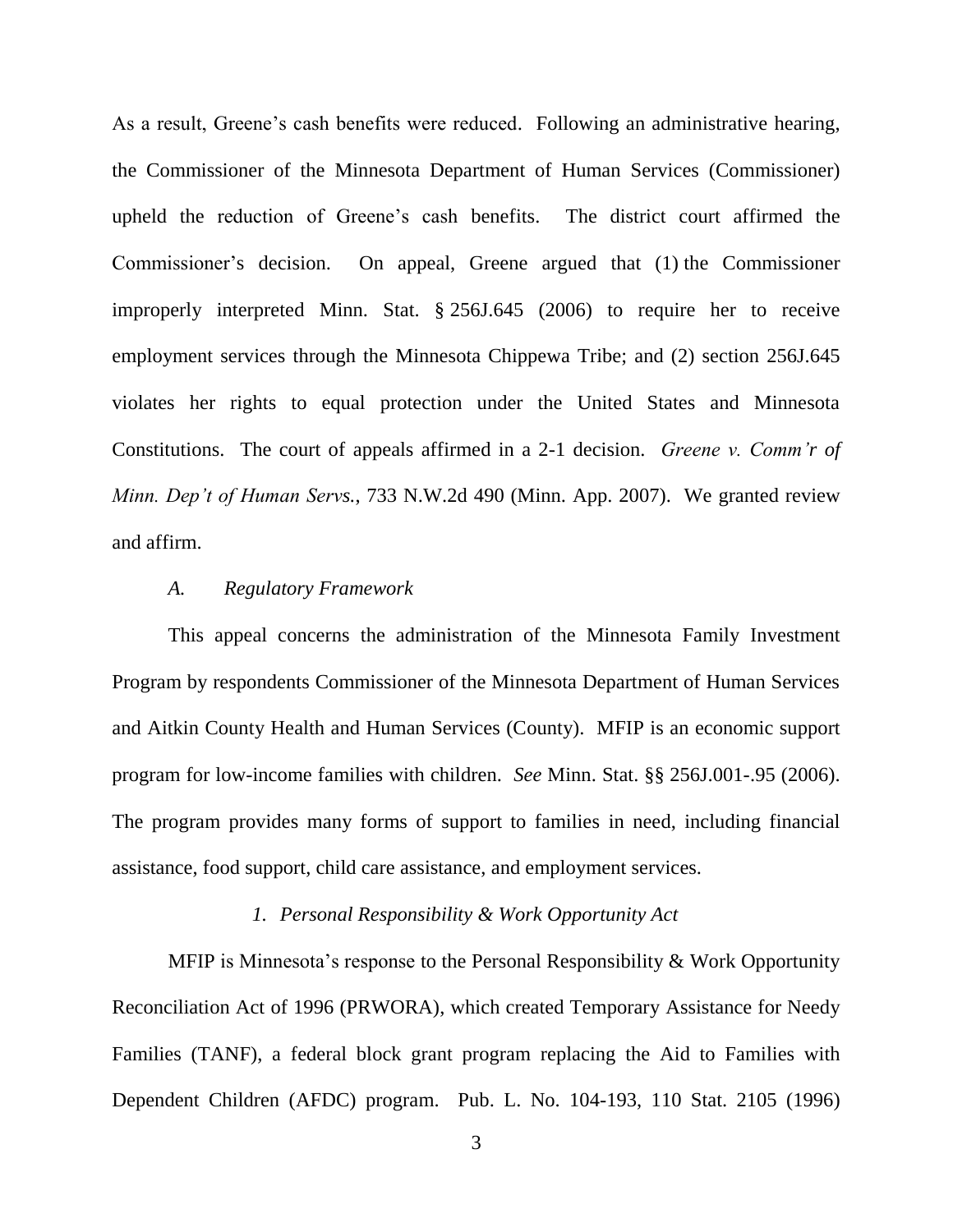(codified as amended in scattered sections of 42 U.S.C.). PRWORA made sweeping changes to federal welfare policy "by promoting job preparation, work, and marriage," 42 U.S.C. § 601(a) (2000), and by imposing a 60-month lifetime limit on assistance, 42 U.S.C. § 608(a)(7) (2000). PRWORA was intended "to increase the flexibility of States" in operating welfare programs by shifting responsibility for the administration of the programs to the states. 42 U.S.C. § 601(a).

State TANF programs are funded with both state and federal money. The TANF block grant from the federal government has an annual cost-sharing requirement for states. 42 U.S.C. § 603 (2000). States must spend the money to help eligible families in ways consistent with the TANF program. *See id.*; 42 U.S.C. §§ 604, 607-08 (2000).<sup>1</sup>

Under PRWORA, federally recognized Indian tribes are eligible to create and administer their own TANF programs. 42 U.S.C. § 612 (2000). If a tribal plan is approved by the United States Department of Health and Human Services, the tribe receives federal funds out of the state's federal TANF block grant allocation. 42 U.S.C.  $§ 612(a)(1)(A)$ . Like states, tribes may use their TANF funding in any manner reasonably calculated to accomplish the purposes of TANF, but tribal TANF programs have more flexibility. *See* 42 U.S.C. § 612(a)(3)(C)(ii). Tribes generally are allowed to determine their own TANF eligibility criteria, work participation requirements, benefit

 $\overline{a}$ 

<sup>1</sup> According to information from the Department of Human Services, state spending for MFIP cash and state food assistance in 2006 was \$55 million; federal spending was \$224 million. Minn. Dep"t of Human Servs., *Welfare in Minnesota: Facts and Figures* (Feb. 2007), *available at* [http://edocs.dhs.state.mn.us/lfserver/Legacy/DHS-4737-ENG.](http://edocs.dhs.state.mn.us/lfserver/Legacy/DHS-4737-ENG)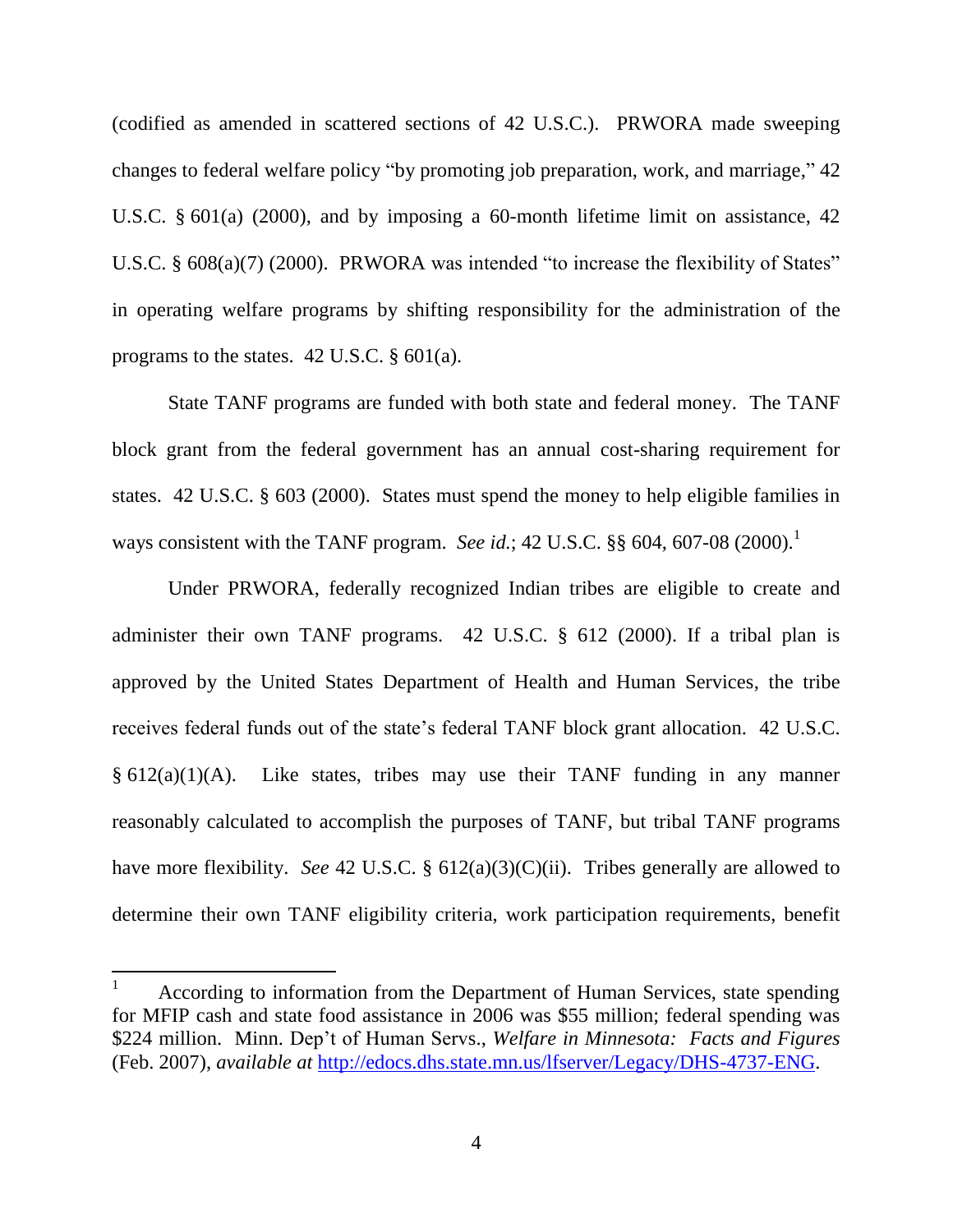standards, service populations, and sanctions for noncompliance. U.S. Gen. Accounting Office, *Welfare Reform: Tribal TANF Allows Flexibility to Tailor Programs, but Conditions on Reservation Make It Difficult to Move Recipients into Jobs* 5*,* 24-31 (2002).

PRWORA broke new ground by providing federally recognized Indian tribes with the opportunity to create and administer their own welfare programs. Under AFDC, tribal members had to enroll in state welfare programs. U.S. Gen. Accounting Office, *supra*, at 4. Some tribal organizations heralded PRWORA as "the United States Government's strongest recognition yet of Indian sovereignty." Pam Belluck, *Tribes' New Power Over Welfare May Come at Too High a Price*, N.Y. Times, Sept. 9, 1997, at A1. PRWORA does not require states to contribute money or other support to tribal programs in their states. As a result, many tribes, including the Minnesota Chippewa Tribe, have not set up their own TANF programs. *Id.*<sup>2</sup> PRWORA ensures, nonetheless, that states provide assistance to tribal members who are not eligible to participate in a tribal TANF program. *See* 42 U.S.C. § 602(a)(5) (2000) (requiring states to provide each member of an Indian tribe, who is not eligible for assistance under a tribal TANF program, "with equitable access to assistance under the State program").

#### *2. Minnesota Family Investment Program*

 $\overline{a}$ 

In 1997, Minnesota enacted legislation to implement the requirements of TANF. Act of Apr. 30, 1997, ch. 85, art. 1, 1997 Minn. Laws 499, 499-587 (codified at Minn.

<sup>2</sup> The Mille Lacs Band of Ojibwe is the only Indian tribe in Minnesota with its own TANF program.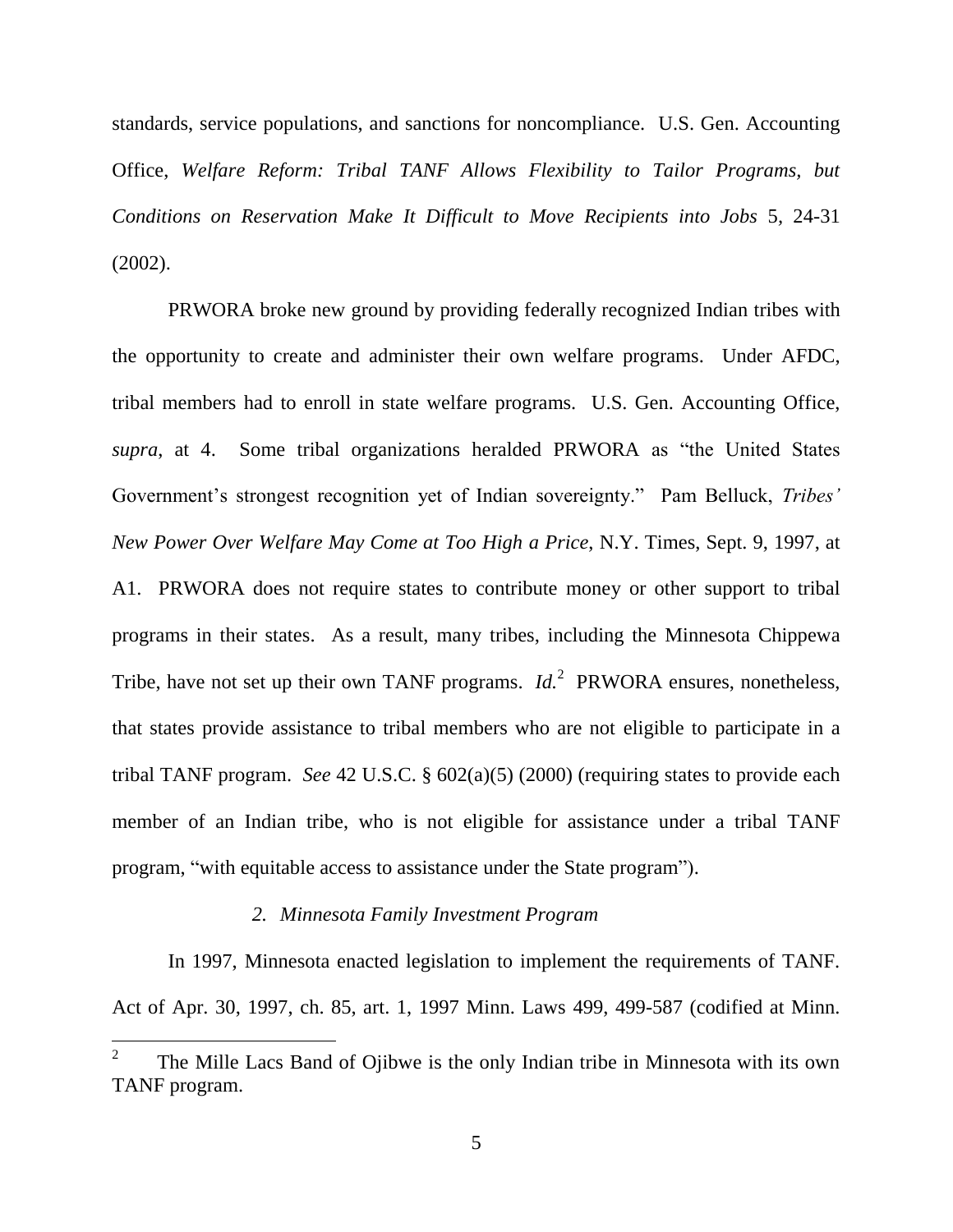Stat. ch. 256J (1998)). One provision requires county governments to "cooperate with tribal governments in the implementation of MFIP." Minn. Stat. § 256J.315. This cooperation includes "the sharing of MFIP duties," such as "initial screening, orientation, assessments, and provision of employment and training services." *Id.* The statute further provides that county agencies "shall encourage tribal governments to assume duties related to MFIP and shall work cooperatively with tribes that have assumed responsibility for a portion of the MFIP program to expand tribal responsibilities, if that expansion is requested by the tribe." *Id.* 

To facilitate tribal involvement in MFIP, the Commissioner is expressly authorized to enter into agreements with federally recognized Indian tribes or a consortium of tribes to provide employment services to their members. Minn. Stat.  $\S 256J.645$ , subd. 1.<sup>3</sup> Under these agreements, the tribes assume the responsibility for providing employment services to their eligible members. *See id.*, subd. 2. To effectuate these agreements, MFIP provides that "Indian tribal members receiving MFIP benefits and residing in the service area of an Indian tribe operating employment services under an agreement with the commissioner *must be referred* by county agencies in the service area to the Indian tribe for employment services." *Id.*, subd. 4 (emphasis added). The interpretation and effect of this referral language is at the center of the dispute in this case.

 $\overline{a}$ 

<sup>3</sup> The ability to contract with Indian tribes to provide employment services continued a prior practice under the AFDC program that allowed Indian tribes to provide employment services to their members. *See* Act of June 1, 1989, ch. 282, art. 5, § 34, 1989 Minn. Laws 1114, 1487-88 (codified at Minn. Stat. § 256.736 (1990)) (repealed 1997).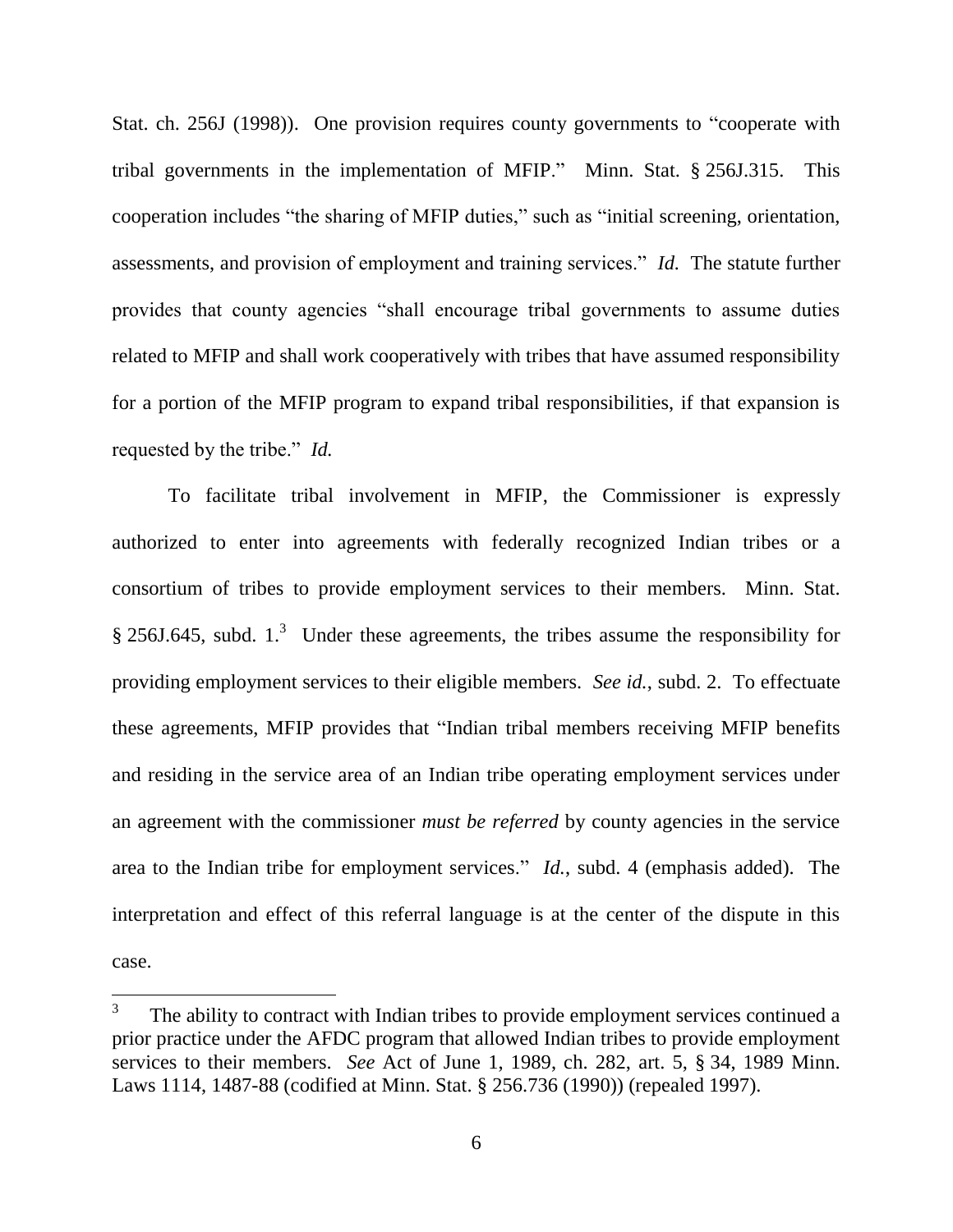Agreements to provide employment services to tribal members benefit the Indian tribes, as well as their members. The tribes benefit by receiving funds to develop and provide MFIP services to their members when there are insufficient resources to develop and administer tribal TANF programs. Indian tribes that enter into agreements with the state receive funding at the same levels and under the same conditions as counties that provide these services. *See* Minn. Stat. § 256J.645, subd. 3; Minn. Stat. § 256J.262. Tribal members also benefit by receiving culturally appropriate services. It is clear that tribal implementation of the employment services programs and other aspects of MFIP are intended to provide flexibility so that tribes can address the specific cultural needs of their members; the stated purpose of encouraging tribal involvement in the implementation of MFIP is "to ensure that the program meets the special needs of persons living on Indian reservations." Minn. Stat. § 256J.315. MFIP generally gives the tribes discretion to "use the funds for any allowable expenditures." Minn. Stat. § 256J.626, subd. 1. Therefore, tribes have access to state and federal funds to provide services that are tailored to the unique conditions in their tribal communities.

Pursuant to section 256J.645, the State of Minnesota and the Tribe entered into a Reservation Grant Contract. Under the contract, the Tribe agreed to provide an employment services program for members in the Tribe's service area. The contract provides that the Tribe "shall provide Tribal program services to persons who are eligible for such services."

7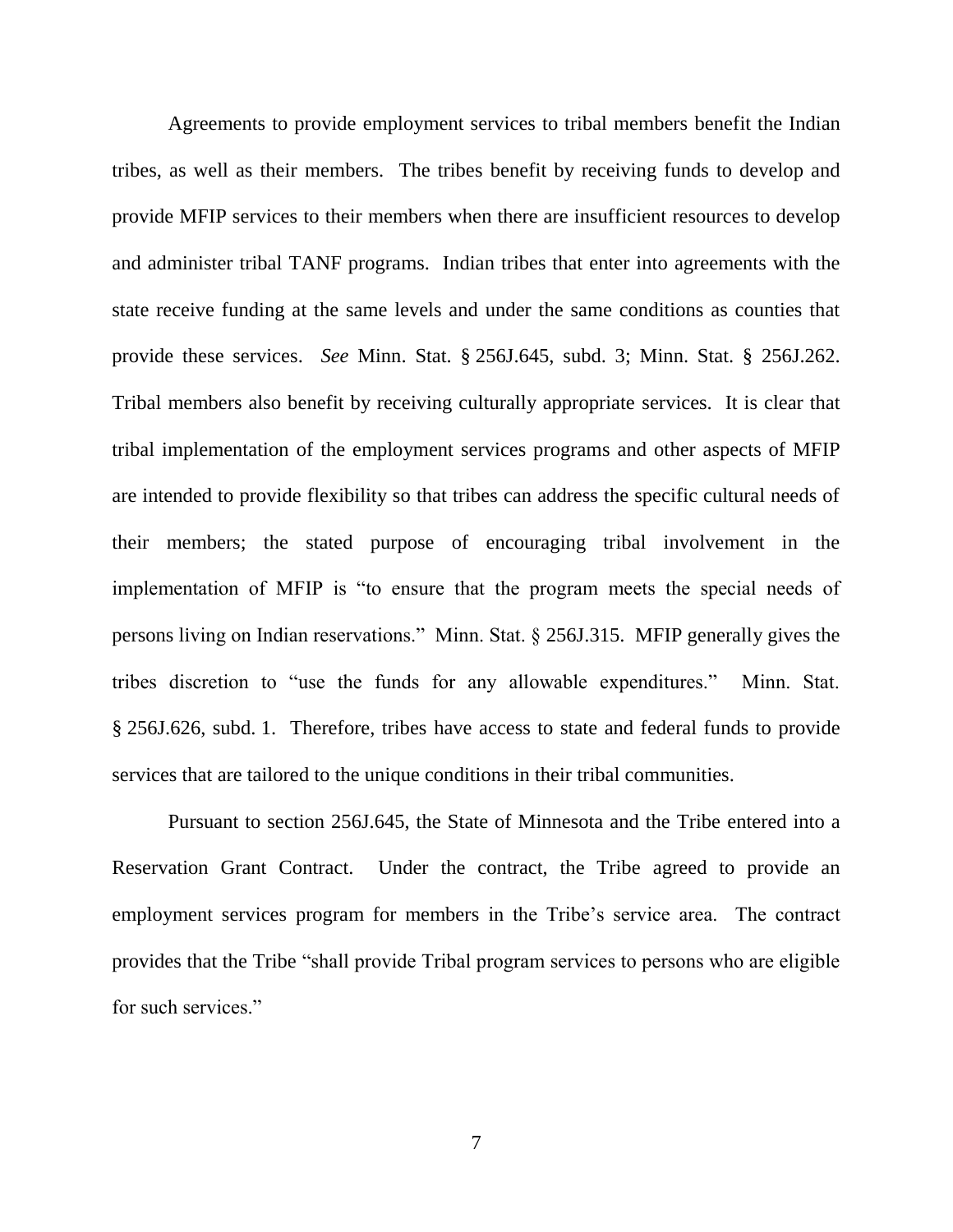### *B*. *The Application for MFIP Benefits*

In July 2004, appellant Buddie Greene applied through Aitkin County to receive MFIP benefits for herself and her child. *See* Minn. Stat. § 256J.09, subd. 1 (providing that a person applying for TANF assistance must submit an application to the county agency in the county where that person lives). There is no dispute that Greene was eligible to receive MFIP benefits. As part of the application process, Greene signed a tribal membership form indicating that she is enrolled or eligible for enrollment in the Tribe through the Leech Lake Band of Ojibwe.

Because Greene is a tribal member and resides in the tribal service area, the County referred her to the Tribe for employment services. Subsequently, Greene asked the Tribe to refer her to the County for employment services. The Tribe declined on the ground that it was "mandated to provide" her with services and could not refer her elsewhere.

Greene refused to participate in the tribal employment services program. Under MFIP, participation in an employment services program is required. *See* Minn. Stat. §§ 256J.49-.62. "A participant who fails without good cause" to comply with a MFIP program requirement "shall be subject to a sanction." Minn. Stat. § 256J.46, subd. 1. Consequently, Greene was notified that her benefits would be reduced for failing to cooperate with employment services requirements unless she established "good cause" for failing to participate in the employment services program. According to the notice, "good cause" reasons include the inability to get appropriate child care and the lack of transportation. The notice advised Greene to call her case worker if she had "a good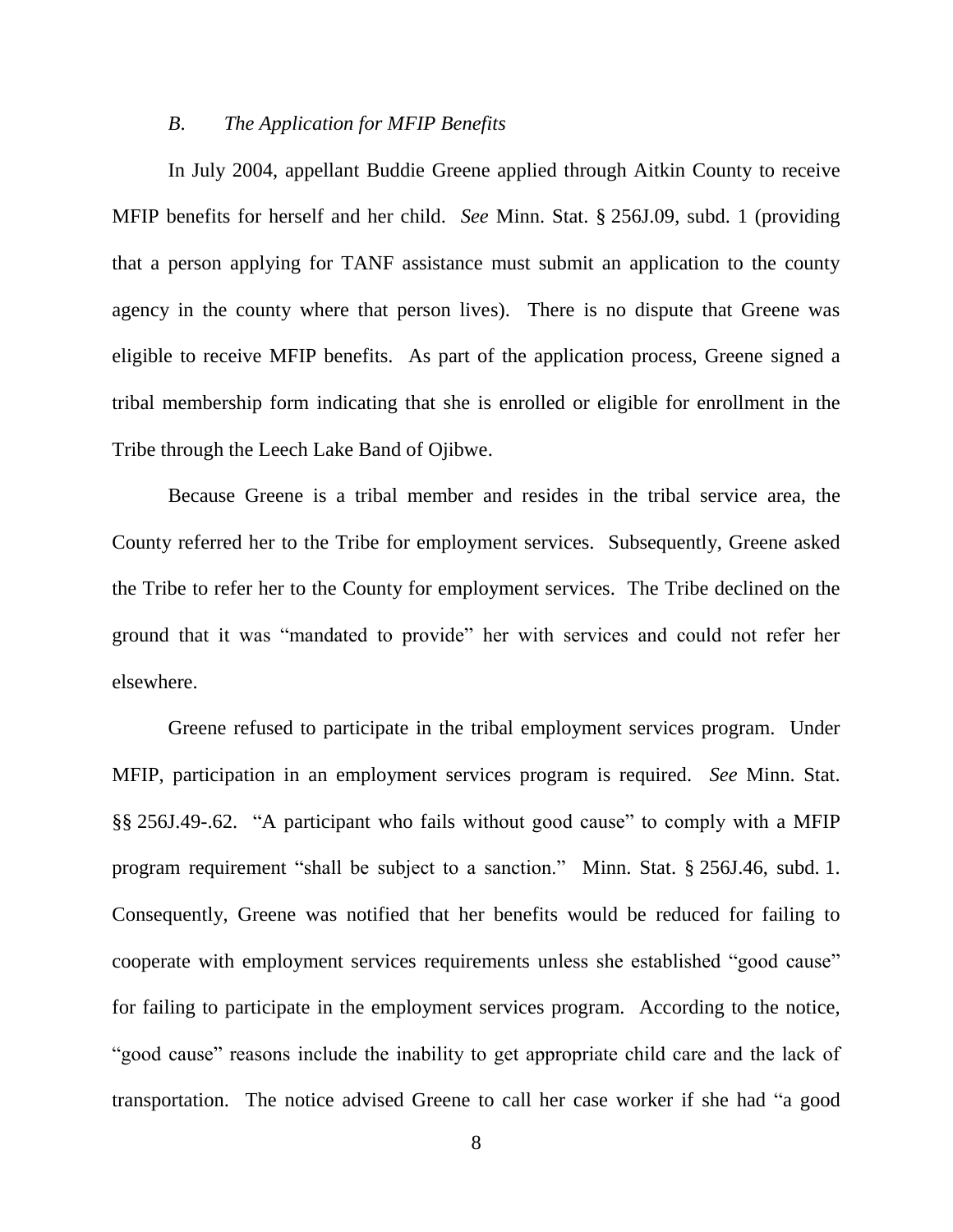cause reason" for not attending the employment services overview meeting. Greene made no effort to show good cause.

### *C. The Hearing*

In January 2005, Greene appealed the reduction in benefits, and the matter proceeded to hearing.<sup>4</sup> Greene challenged the reduction in benefits of about \$200 per month, arguing that Minn. Stat. § 256J.645, subd. 4, should not be interpreted to require her to receive employment services through the Tribe, and requiring her to receive employment services through the Tribe violates her constitutional rights to equal protection. Greene maintained that, as a resident of Aitkin County, she is entitled to receive employment services through the County. While she acknowledged that she was not in compliance with the requirements of the tribal employment services program, she testified that she was looking for work. Greene stated that she did not "want" to participate in the Tribal program. The record does not reveal the reasons Greene failed to participate in the tribal program.

### *D*. *The Decision*

 $\overline{a}$ 

The hearing referee concluded that Greene was entitled to receive employment services through the County. The hearing officer stated:

While the statute imposes a duty upon the county to make referrals to tribal employment services when a participant is deemed eligible, there is no requirement that an eligible participant utilize that service simply because

<sup>4</sup> Greene"s appeal did not meet the 10-day appeal deadline that would enable her to continue receiving full benefits while the appeal was pending. Therefore, Greene"s MFIP grant amount was reduced by 30 percent from \$675 to \$473 a month. *See* Minn. Stat. § 256J.46, subd. 1 (addressing sanctions).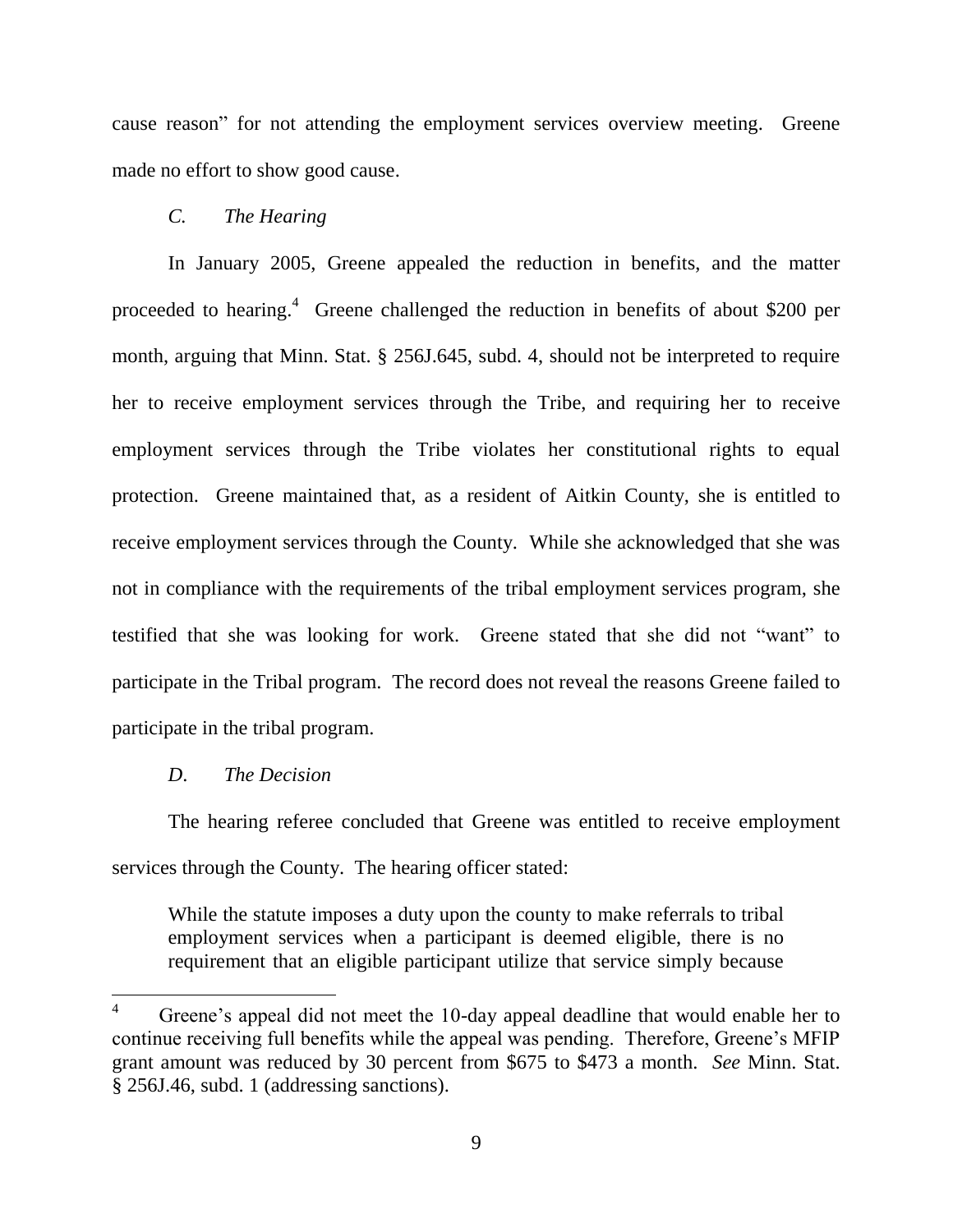they are eligible. Likewise, the fact that the tribal employment services program cannot refuse to provide eligible participants services, does not in turn create a requirement that an eligible participant utilize those services. [Greene], like any citizen of Aitkin County, should be able to access county employment services. Because the county has not provided those services to her, there has been [no] failure to comply and any sanction on that basis should be reversed.

The Commissioner reversed the recommendation of the referee, explaining that the statute and contract are clear: "A person in [Greene"s] circumstances must get employment services through the [Tribe] even though [the County] pays her cash benefits." The Commissioner concluded that Greene refused without good cause to participate in employment services through the Tribe, and the County properly imposed a reduction in cash benefits as a sanction.

The district court upheld the reduction in Greene"s benefits, and the court of appeals affirmed in a 2-1 decision. *Greene v. Comm'r of Minn. Dep't of Human Servs.*, 733 N.W.2d 490 (Minn. App. 2007). The majority determined that both Minn. Stat. § 256J.645, subd. 4, and the contract require a MFIP-eligible tribal member to use employment services provided by the Tribe. 733 N.W.2d at 494-95. The court then concluded that rational basis review applies to Greene"s equal protection challenge because the classification of tribal members is a political rather than a racial classification. *Id.* at 495-96. The court determined that the statute satisfies rational basis review, because the classification is reasonably related to the statutory purpose of promoting tribal self-government. *Id.* at 496-97. The dissent concluded that "the law requires a referral but does not strip applicants like [Greene] of their rights as a county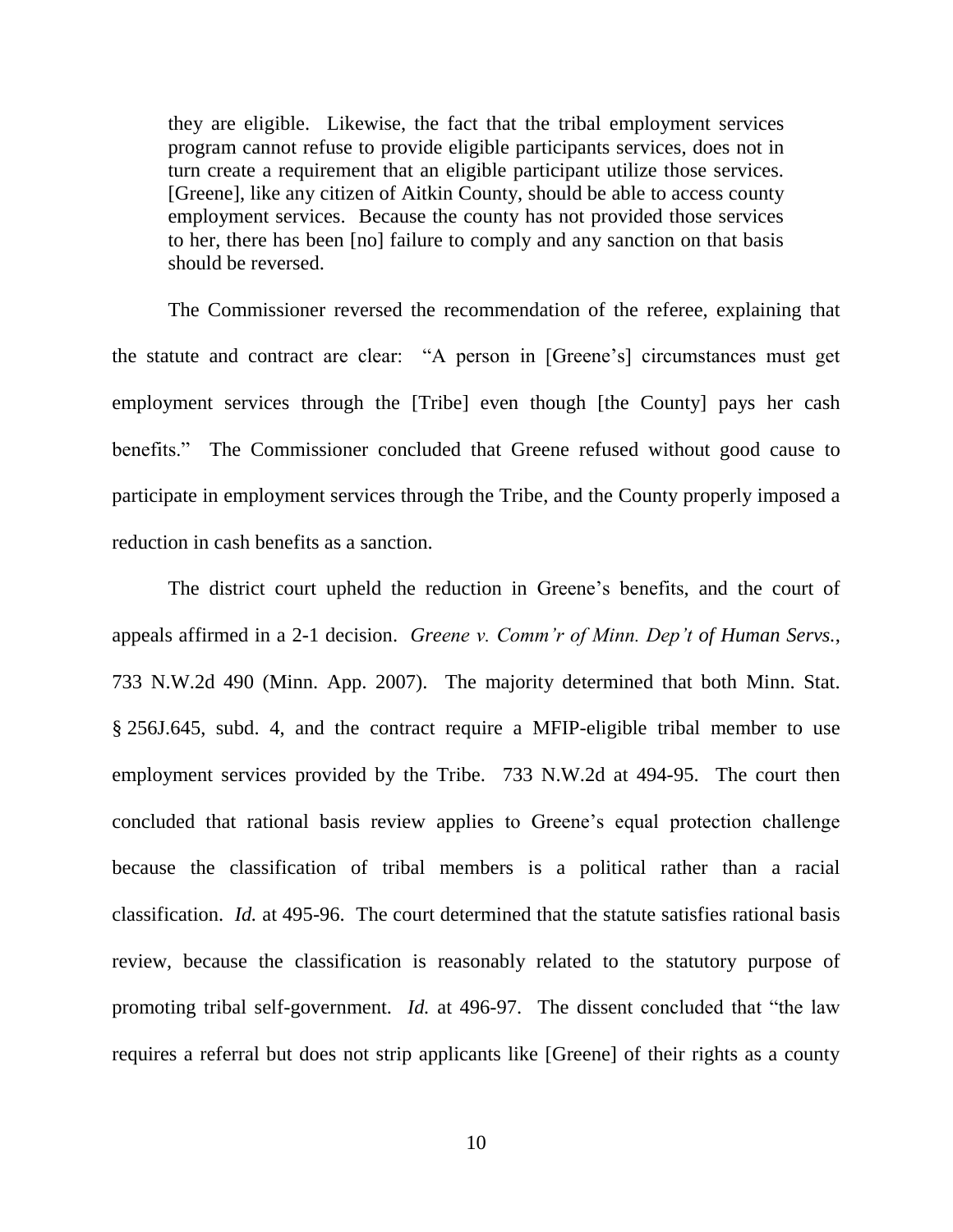resident if they wish to forgo their tribal preferences and deal directly with the county." Id. at 498 (Randall, J., dissenting).

I.

We first consider Greene's contention that the Commissioner erred in concluding that Minn. Stat. § 256J.645, subd. 4, requires eligible tribal members to receive employment services through the Tribe. Greene does not dispute that to maintain her eligibility for MFIP benefits that she is required to participate in an employment services program. *See* Minn. Stat. § 256J.46, subd. 1. But Greene contends that under the statute, tribal members living off the reservation have the right to receive employment services through the County, rather than the Tribe.

"We retain the authority to review de novo errors of law which arise when an agency decision is based upon the meaning of words in a statute." *In re Denial of Eller Media Co.'s Applications for Outdoor Adver. Device Permits*, 664 N.W.2d 1, 7 (Minn. 2003). The primary objective of statutory interpretation is to ascertain and give effect to the intention of the legislature. Minn. Stat. § 645.16 (2006). In ascertaining the intention of the legislature, "we give effect to the plain meaning of statutory terms." *Ill. Farmers Ins. Co. v. Glass Serv. Co.*, 683 N.W.2d 792, 803 (Minn. 2004); *see* Minn. Stat. § 645.08 (2006).

The statute provides:

Indian tribal members receiving MFIP benefits and residing in the service area of an Indian tribe operating employment services under an agreement with the commissioner must be referred by county agencies in the service area to the Indian tribe for employment services.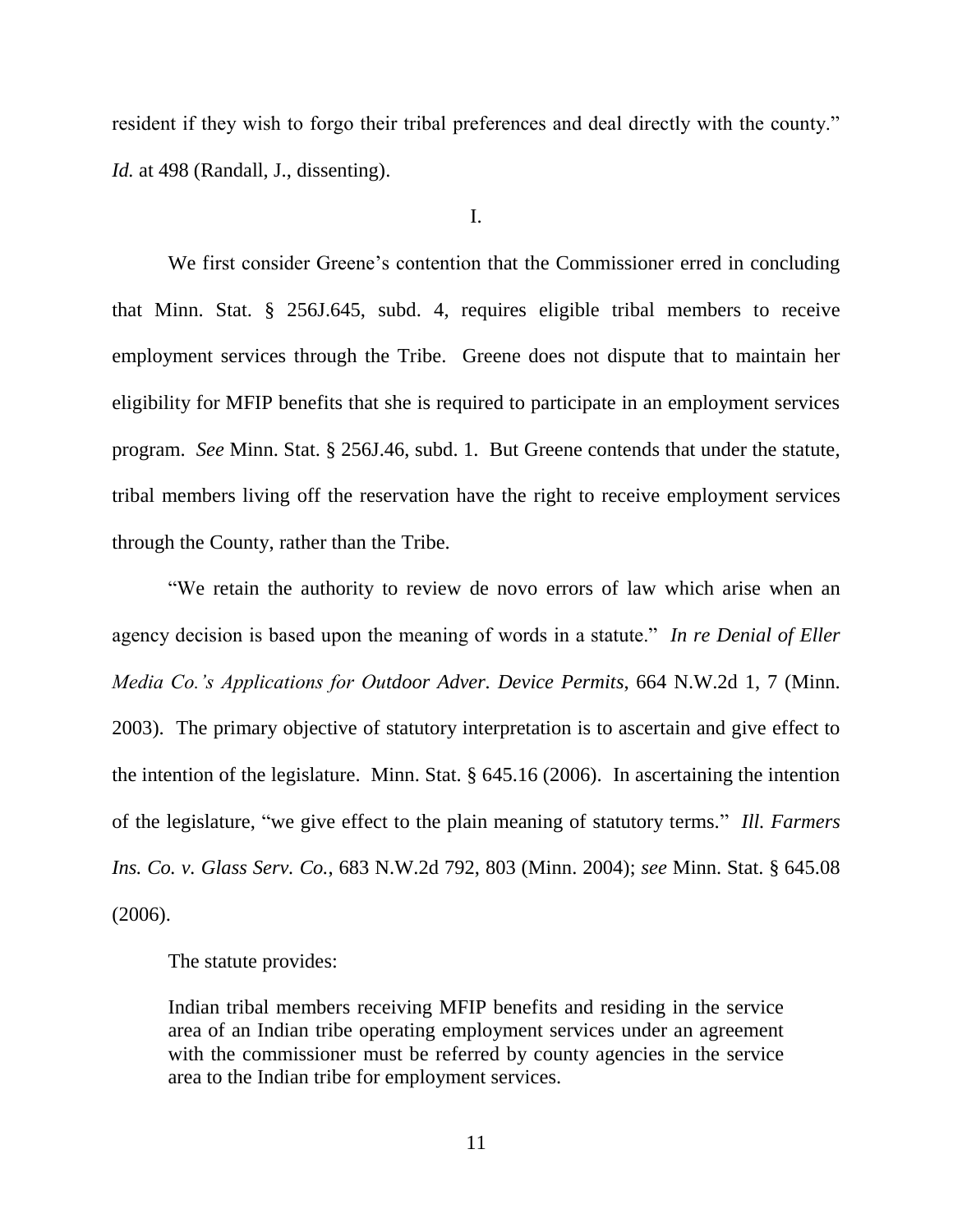Minn. Stat. § 256J.645, subd.  $4.5$  It is undisputed that Greene was receiving MFIP benefits and residing within the service area of an Indian tribe operating under an agreement with the Commissioner. Thus, the statute requires that Greene "must be referred" by the county to the Indian tribe for employment services. *Id.* The statute contemplates a one-way referral from the County to the Tribe. The statute makes the county"s obligation clear by providing that tribal members "*must be referred*" to the tribe for employment services. *Id.* (emphasis added). " 'Must' is mandatory." Minn. Stat. § 645.44, subd. 15a (2006).

When a tribal member has been referred to the tribe for employment services, the Indian tribe has a parallel obligation to provide those services. Specifically, a tribe that enters into an agreement with the state to provide employment services to members of the tribe "must . . . agree to fulfill the responsibilities provided under the employment services component of MFIP regarding operation of MFIP employment services." Minn. Stat. § 256J.645, subd. 2(1). Consequently, once a tribe assumes responsibility for providing employment services to eligible tribal members, the duty to provide employment services shifts from the county to the tribe. The agreement here provides that the Tribe "shall provide" MFIP employment services to tribal members who are eligible for such services. Thus, Minn. Stat. § 256J.645, subd. 4, contemplates that upon

 $\overline{a}$ 

<sup>5</sup> The dissent argues that the proper starting point for determining whether Greene is entitled to receive employment services through the County is Minn. Stat. § 256J.10 (2006), which relates to the general eligibility requirements for MFIP benefits. Because there is no dispute that Greene was eligible for and was properly receiving MFIP benefits, this statute has no bearing on the dispute here, which concerns where Indian tribal members can access MFIP employment services.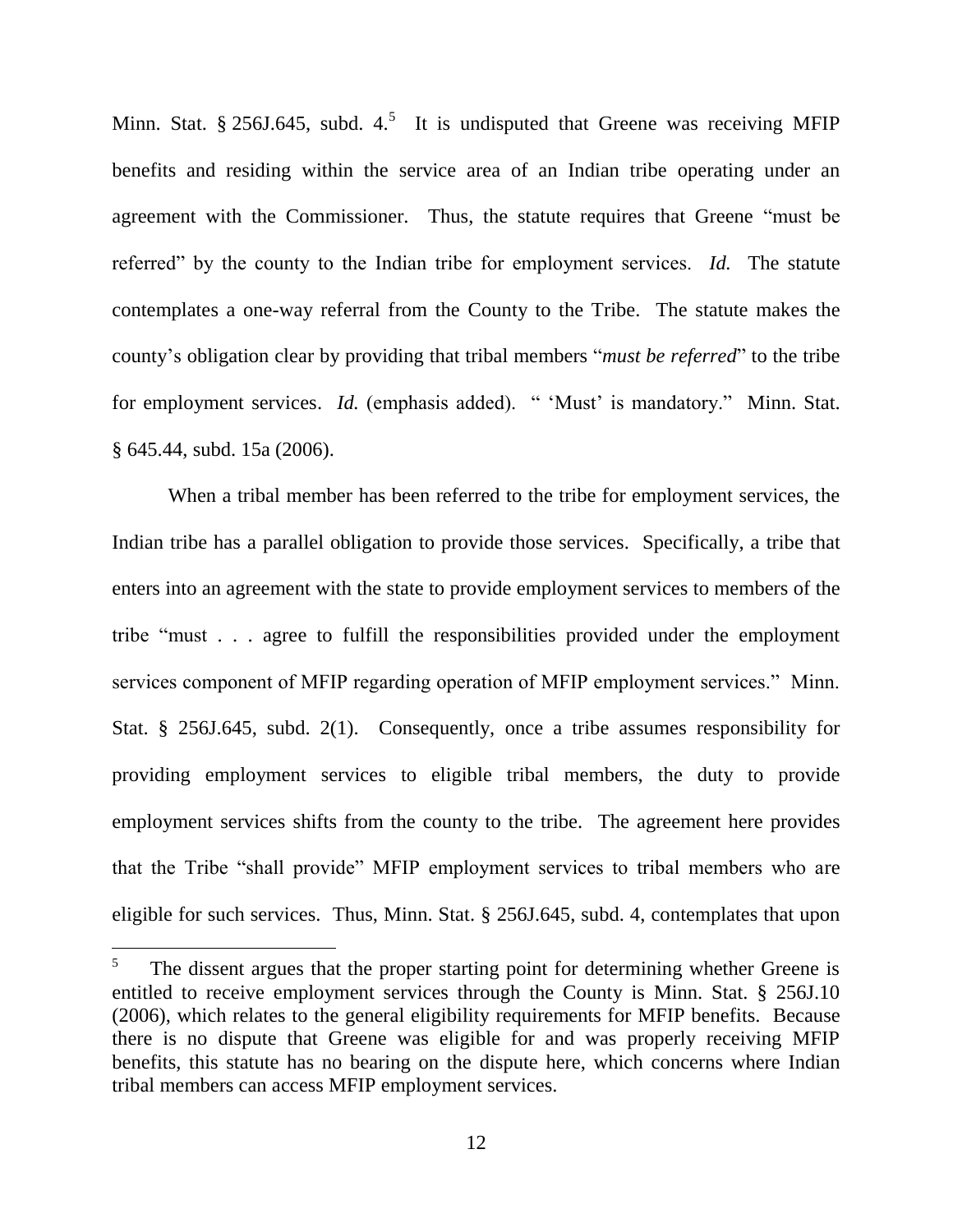referral under the statute that the tribal member receive employment services through the Indian tribe.

Both the dissent and Greene argue that under the statute a tribal member retains the right to receive employment services through the County rather than the Tribe and, therefore, is not prohibited from electing to receive employment services through the County. According to the dissent, "the plain language of MFIP entitles Greene to receive employment services through Aitkin County." The argument rests on the premise that the statute grants to a tribal member the right to "opt-out" or select whether to receive employment services from the Indian tribe or the County. But section 256J.645, subd. 4, does not contain any language that expressly grants to tribal members either the right to decline receiving employment services through the Tribe or the right to receive those services through the County. The dissent does not reference any language in section 256J.645, subd. 4, to support its statutory interpretation. The plain language of the statute does not expressly grant or retain a right to select whether the tribal member receives employment services through either the tribe or the county. Had the legislature intended to provide a tribal member with the right to select where the individual would receive employment services, it would have expressly provided that right. *Id.*

Further, based on our review of the statute and chapter 256J, we conclude that the legislature was very careful in setting forth the eligibility requirements for individuals to receive MFIP benefits, and an individual"s rights under the statute. We have reviewed chapter 256J in its entirety and find no language indicating that Greene has the statutory right to select where she receives employment services. Absent express statutory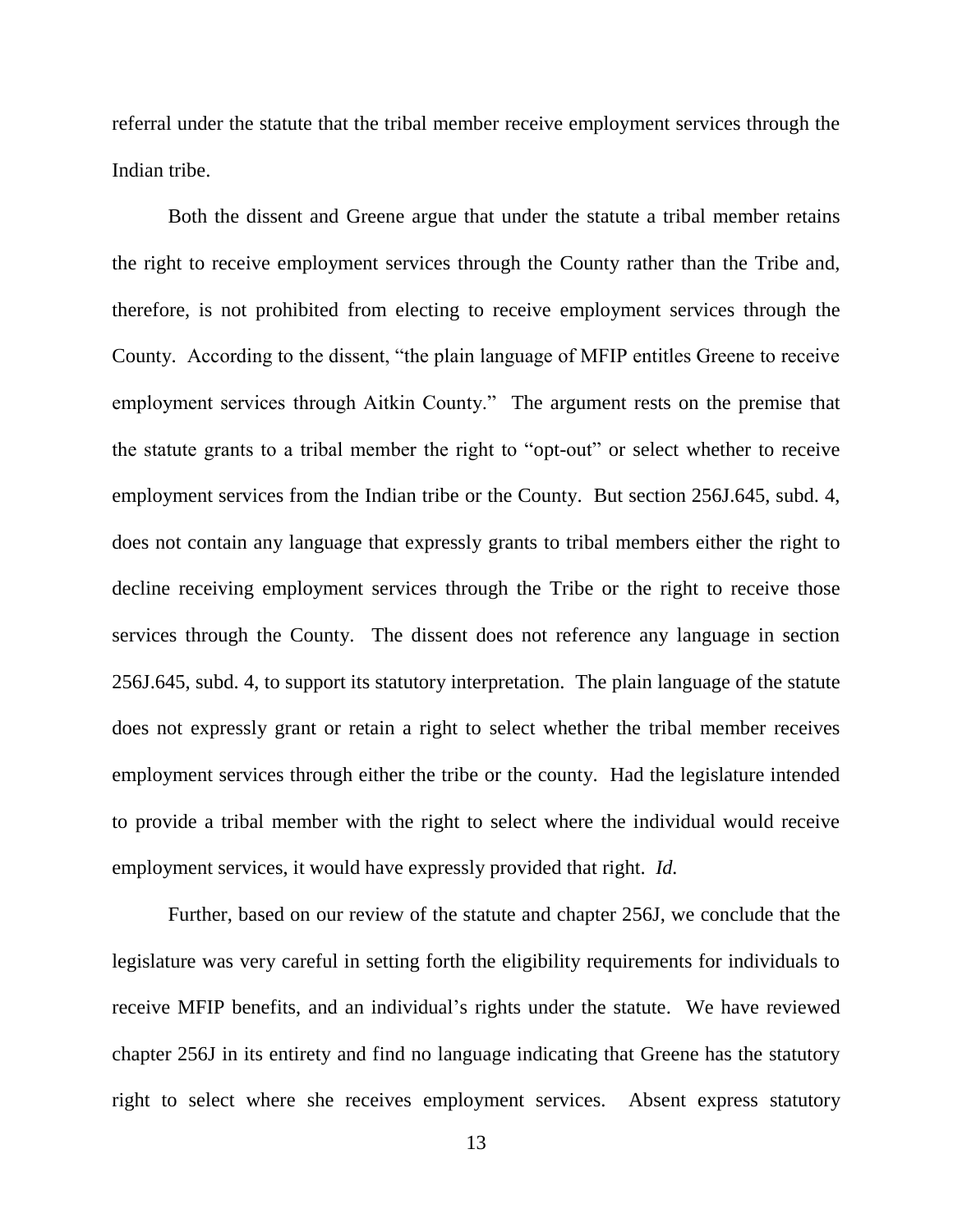language providing that tribal members have the right to receive employment services from a source other than the tribe, it is not our proper function to add such a right into the statute. *See, e.g.*, *Reiter v. Kiffmeyer*, 721 N.W.2d 908, 911 (Minn. 2006) (stating that "we not read into a statute a provision that the legislature has omitted, either purposely or inadvertently").

Greene essentially admits that the statute does not expressly grant her the right to select where she receives employment services, but argues that the silence in the statute preserves her right to opt out. According to Greene, the right to opt out is implied by silence in the statute regarding any requirement that tribal members actually use tribal employment services once they are referred to the tribe. We reject Greene"s argument. Even if there were some silence in the statute that creates an ambiguity, we would defer to the Commissioner"s interpretation of the statute. MFIP is a complex regulatory scheme that requires the technical expertise of the Commissioner to interpret and administer. *See In re Cities of Annandale & Maple Lake NPDES/SDS Permit Issuance*, 731 N.W.2d 502, 523-24 (Minn. 2007); *cf. Nat'l Cable & Telecomms. Ass'n v. Brand X Internet Servs.*, 545 U.S. 967, 1002-03 (2005) (supporting deference to administrative agencies, particularly where the subject matter is technical, complex, and dynamic).

According to the Commissioner, the mandatory referral provision allows tribes to provide culturally appropriate services to tribal members and promotes tribal sovereignty. Thus, it ensures the success of tribal employment services programs. The Commissioner's interpretation is a longstanding interpretation of the statutory language that dates back to at least 1994. *See Annandale*, 731 N.W.2d at 514 (noting that we defer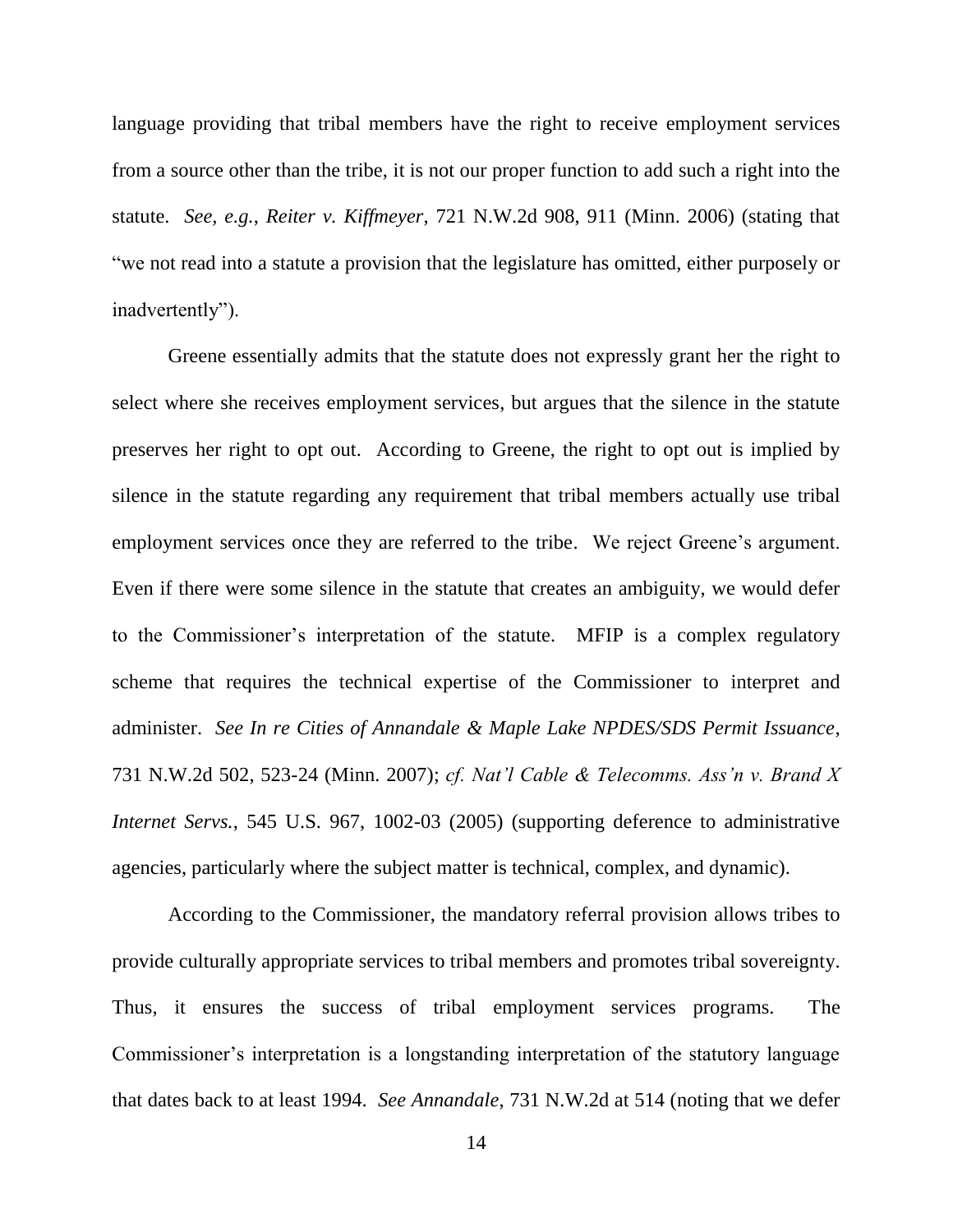to an agency"s interpretation when the language is ambiguous and "when the agency"s interpretation is one of long standing"). In interpreting almost identical language in the former AFDC statute, the Commissioner determined that eligible tribal members were required to use tribal employment services. *See* Minn. Stat. § 256.736, subd. 18(l) (1990) (repealed 1997) (providing that "Indian tribe members receiving AFDC and residing in the service area of an Indian tribe operating employment and training services under an agreement with the commissioner must be referred by county agencies in the service area to the Indian tribe for employment and training services"). $<sup>6</sup>$ </sup>

Also, granting a tribal member the right to opt out of the mandatory referral runs contrary to the presumption that the legislature "intends to favor the public interest as against any private interest." Minn. Stat. § 645.17(5) (2006). Clearly, the public interest of promoting tribal sovereignty and providing culturally appropriate services through the tribe must be favored over any private interest of Greene.

Amici Minnesota Chippewa Tribe and Leech Lake Band of Ojibwe support the Commissioner's interpretation of the statute that Greene does not have the right to select where she receives employment services. They state they "have always treated the tribal

 $\overline{a}$ 

<sup>6</sup> The Commissioner interpreted this statute as requiring counties to refer eligible tribal members to the tribe for employment services under the AFDC program. *See* Minn. Dep't of Econ. Sec., Minn. Dep't of Human Servs., Instructional Bulletin # 94-9B, *Referral of American Indians Receiving Aid to Families with Dependent Children (AFDC) or Minnesota Family Investment Program (MFIP) Case Management to Tribal or Reservation Job Opportunities and Basic Skills (JOBS)/Project STRIDE Programs in Northern Minnesota* 5, § IV.B (Dec. 30, 1994).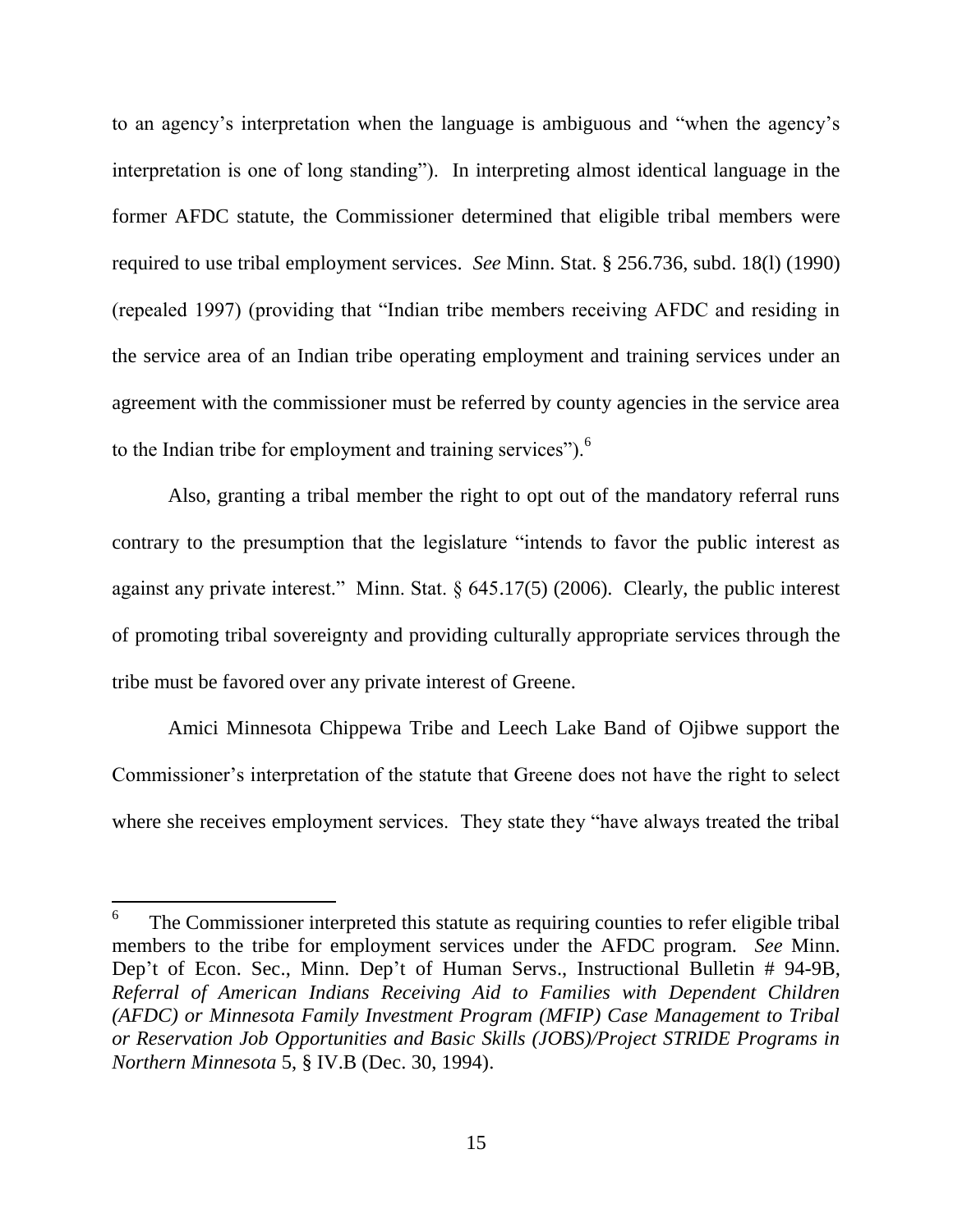provision of services under the MFIP agreements as mandatory, both for the [Tribe] and for tribal members."

The dissent suggests that Minn. Stat. § 256J.315 requires counties and tribes to *share* the provision of employment services. Counties are required to develop and provide employment and training services under Minn. Stat. § 256J.50, subd. 1, but once the tribe enters into an agreement with the state to provide employment services to eligible tribal members, the tribe has the responsibility for providing those services. *See* Minn. Stat. § 256J.645, subd. 2. Although section 256J.315 does discuss the "sharing of MFIP duties," the statute also requires counties to "encourage tribal governments to *assume duties* related to MFIP." (Emphasis added.) When it entered the reservation grant contract, the Tribe assumed the duty to provide MFIP employment services; thus, it entered the reservation grant contract and there is no further role for the County in connection with the employment services component of MFIP beyond the statutory requirement to refer eligible Indian tribal members to the Tribe. *See* Minn. Stat. § 256J.645, subd. 4; *see also id.*, subd. 2 (requiring the tribe to "coordinate operation of its program with the county agency" and other services and programs in the county).<sup>7</sup>

 $\overline{a}$ 

<sup>7</sup> The dissent also suggests that Greene has the right to receive employment services through the County, because counties generally are required to make available to participants the choice of at least two employment and training service providers. *See* Minn. Stat. § 256J.50, subd. 8. We disagree. This statute has no relevance to the issues presented here. The dissent acknowledges that under these circumstances, Minn. Stat. § 256J.645, subd. 4, "requires county agencies to refer tribal members to their tribes for employment services." In the face of this referral language, the county has no obligation to provide tribal members with a choice of different employment service providers. In fact, such an obligation would conflict with the county"s statutory obligation to refer (Footnote continued on next page.)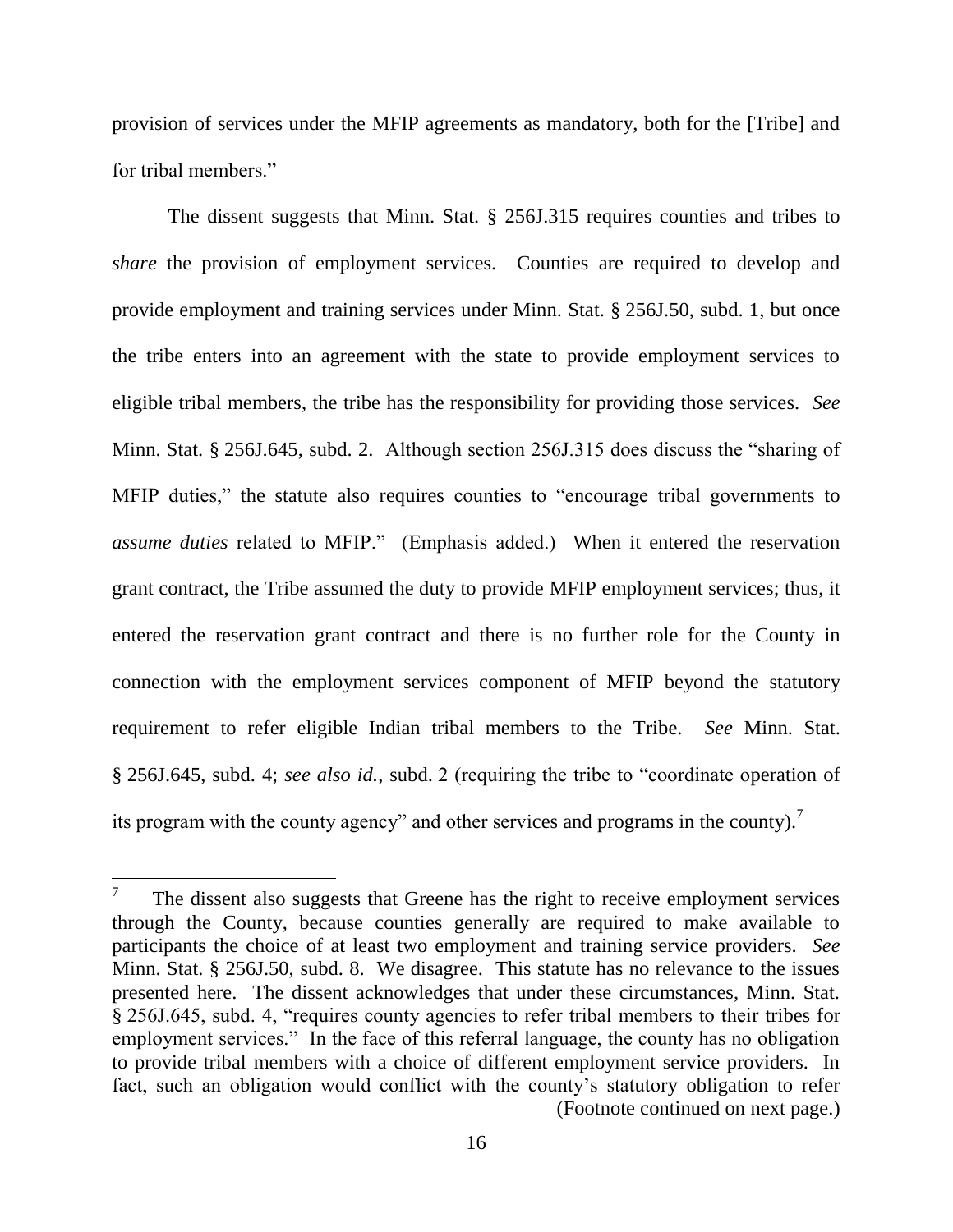For these reasons, we conclude that Minn. Stat. § 256J.645, subd. 4, requires that eligible tribal members be referred to the Tribe to receive employment services and contemplates that tribal members receive employment services through the Tribe.<sup>8</sup> Accordingly, MFIP does not grant to tribal members any right to select whether they receive employment services through the tribe or the county.

But that does not end our statutory analysis. Although we conclude that under Minn. Stat. § 256J.645, subd. 4, the legislature has not given tribal members the right to select where they receive employment services, tribal members do have the right under Minn. Stat. § 256J.57, subd. 1(a), to show good cause for failing to participate in employment services as required by the MFIP program. *See also* Minn. Stat. § 256J.46,

(Footnoted continued from previous page.)

 $\overline{a}$ 

tribal members to the tribe for employment services. Moreover, Greene has not argued that the Tribe has an obligation to provide her with a choice of employment service providers, and she has not argued that the Tribe failed to provide her with a choice of employment service providers. She simply argues that she should not have to use the Tribe"s employment service providers.

8 We acknowledge that states receiving TANF grants, such as Minnesota, must certify, among other things:

[T]he State will provide each member of an Indian tribe, who is domiciled in the State and is not eligible for assistance under a tribal family assistance plan under section 612 of this title with equitable access to assistance under the State program funded under this part attributable to funds provided by the Federal Government.

42 U.S.C. § 602(a)(5). The term "assistance," however, is defined narrowly in the federal regulations as "cash, payments, vouchers, and other forms of benefits designed to meet a family's ongoing basic needs." 45 C.F.R.  $\S$  260.31(a)(1) (2007). The regulations specifically exclude services such as "employment-related services that do not provide basic economic support" from the definition of "assistance." *Id.* at § 260.31(b)(6). Therefore, this statute has no bearing on the provision of employment services.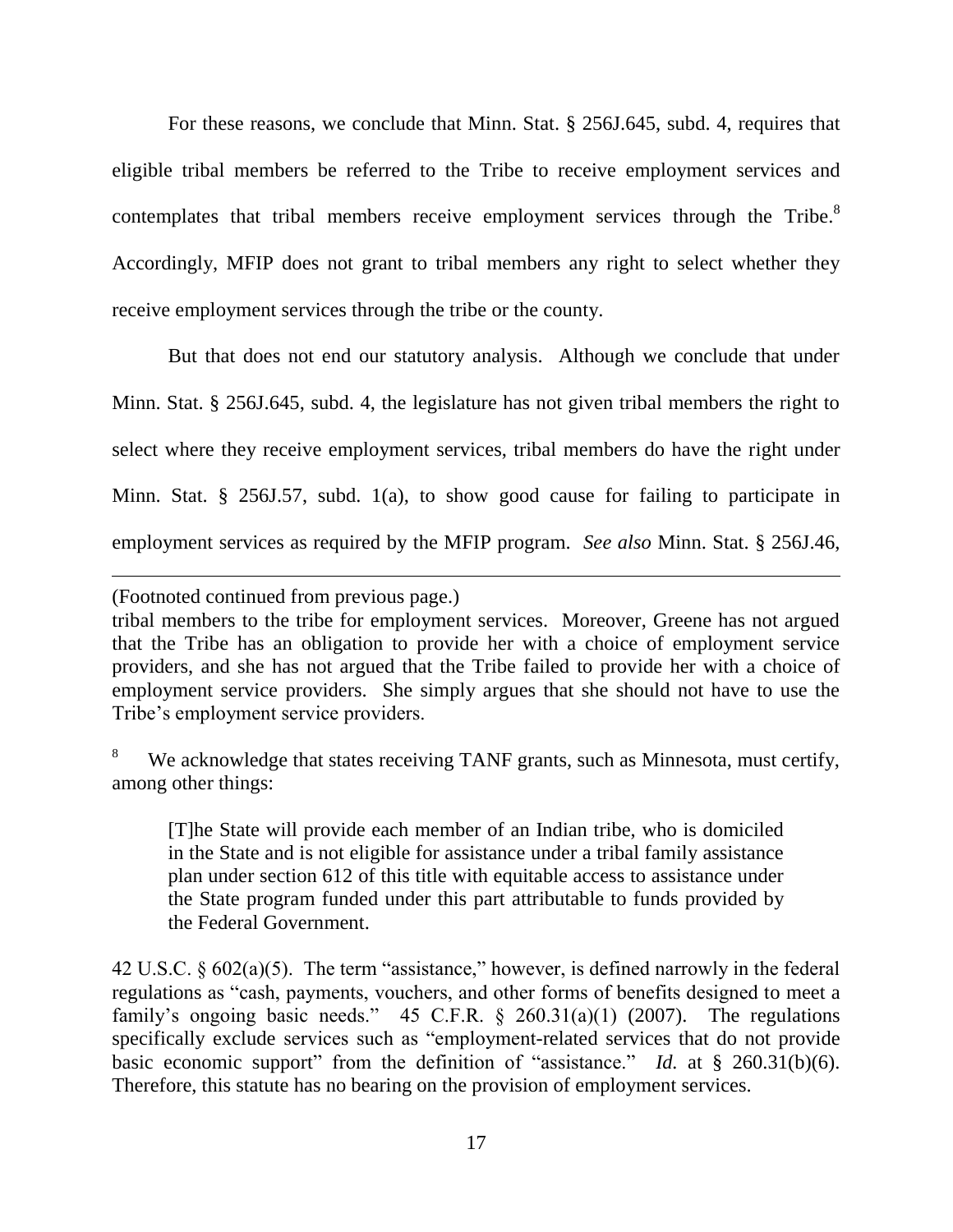subd. 1 (providing that a participant who fails to comply with MFIP requirements "shall be subject to a sanction," unless the participant can show "good cause"). A county agency may not impose a sanction "if it determines that the participant has good cause for failing" to participate in employment services through the tribe. Minn. Stat. § 256J.57, subd. 1. The statute provides 13 types of "good cause," including the individual's inability to secure necessary transportation, the individual"s participation in acceptable work activities, and other documented, verifiable impediments to compliance beyond the individual's control. *Id.* Thus, a tribal member has the right to show good cause to avoid a sanction under the program.

Greene suggests for the first time on appeal that she had transportation issues related to the distance from her home to the nearest tribal employment services location that constitute good cause under the statute. The Commissioner disputes her contention. But neither party presented evidence on the good cause issue and, therefore, it was not considered below. The record before us indicates that Greene did not want to participate in employment services through the Tribe, but gave no reason for declining to do so. On this record, Greene has not made a showing of "good cause" under section 256J.57. Therefore, the County properly sanctioned Greene for failing to comply with the employment services requirements under MFIP.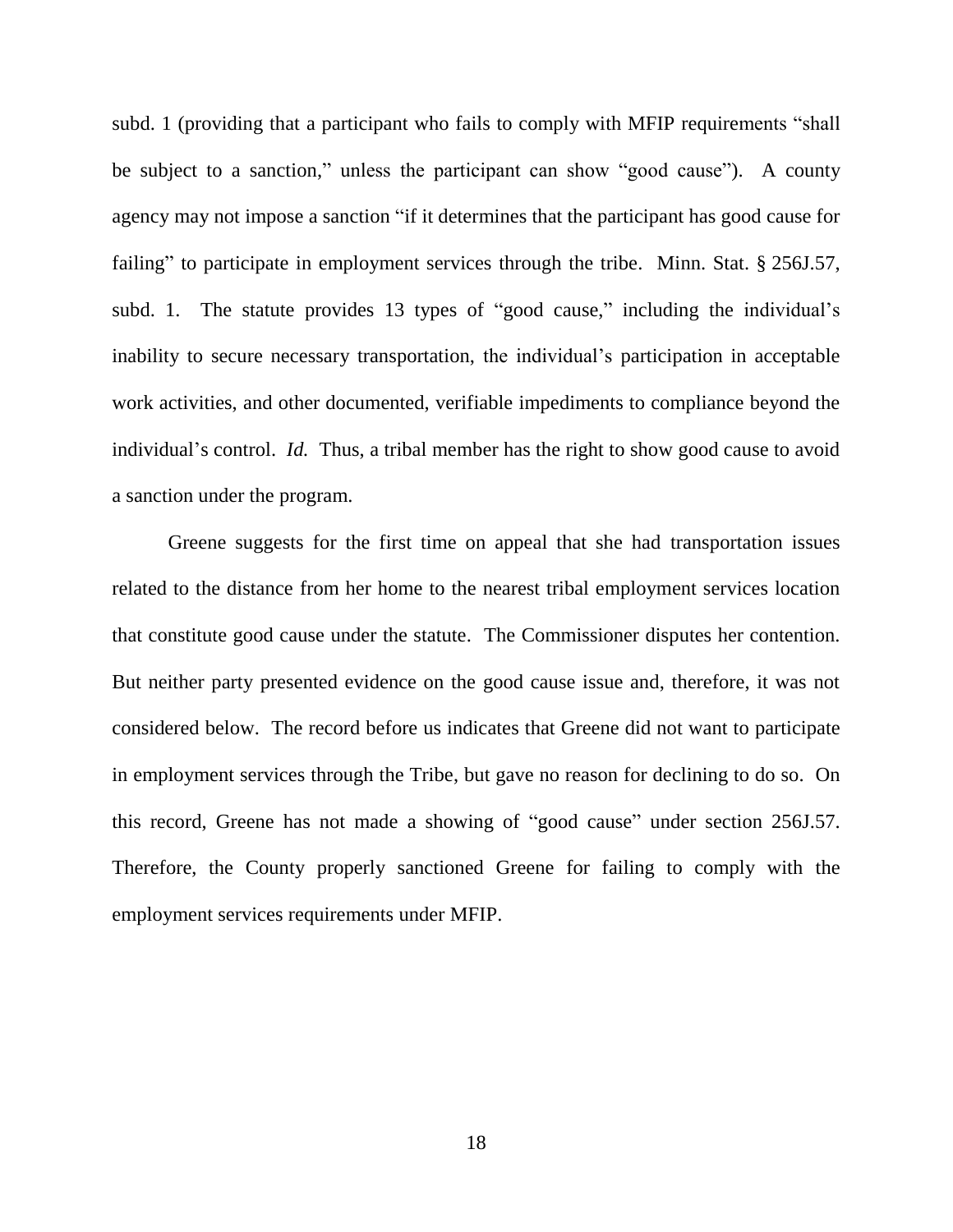We next consider Greene's claim that Minn. Stat. § 256J.645, subd. 4, deprives her of equal protection under the United States and Minnesota Constitutions. The parties sharply disagree as to the proper standard of review.

The constitutionality of a statute is a question of law we review de novo. *Irongate Enters., Inc. v. County of St. Louis*, 736 N.W.2d 326, 332 (Minn. 2007). "We presume statutes to be constitutional and exercise the power to declare a statute unconstitutional with extreme caution and only when absolutely necessary." *ILHC of Eagan, LLC v. County of Dakota*, 693 N.W.2d 412, 421 (Minn. 2005) (internal quotation marks omitted). The party challenging a statute's constitutionality bears the burden of establishing that the statute is unconstitutional beyond a reasonable doubt. *Gluba ex rel. Gluba v. Bitzan & Ohren Masonry*, 735 N.W.2d 713, 719 (Minn. 2007).

The Fourteenth Amendment to the United States Constitution guarantees that no state will "deny to any person within its jurisdiction the equal protection of the laws." U.S. Const. amend. XIV, § 1. The Minnesota Constitution also guarantees that "[n]o member of this state shall be disenfranchised or deprived of any of the rights or privileges secured to any citizen thereof, unless by the law of the land or the judgment of his peers." Minn. Const. art. 1, § 2. We have observed that "[b]oth clauses have been analyzed under the same principles and begin with the mandate that all similarly situated individuals shall be treated alike, but only invidious discrimination is deemed constitutionally offensive." *Kolton v. County of Anoka*, 645 N.W.2d 403, 411 (Minn. 2002) (internal quotation marks omitted).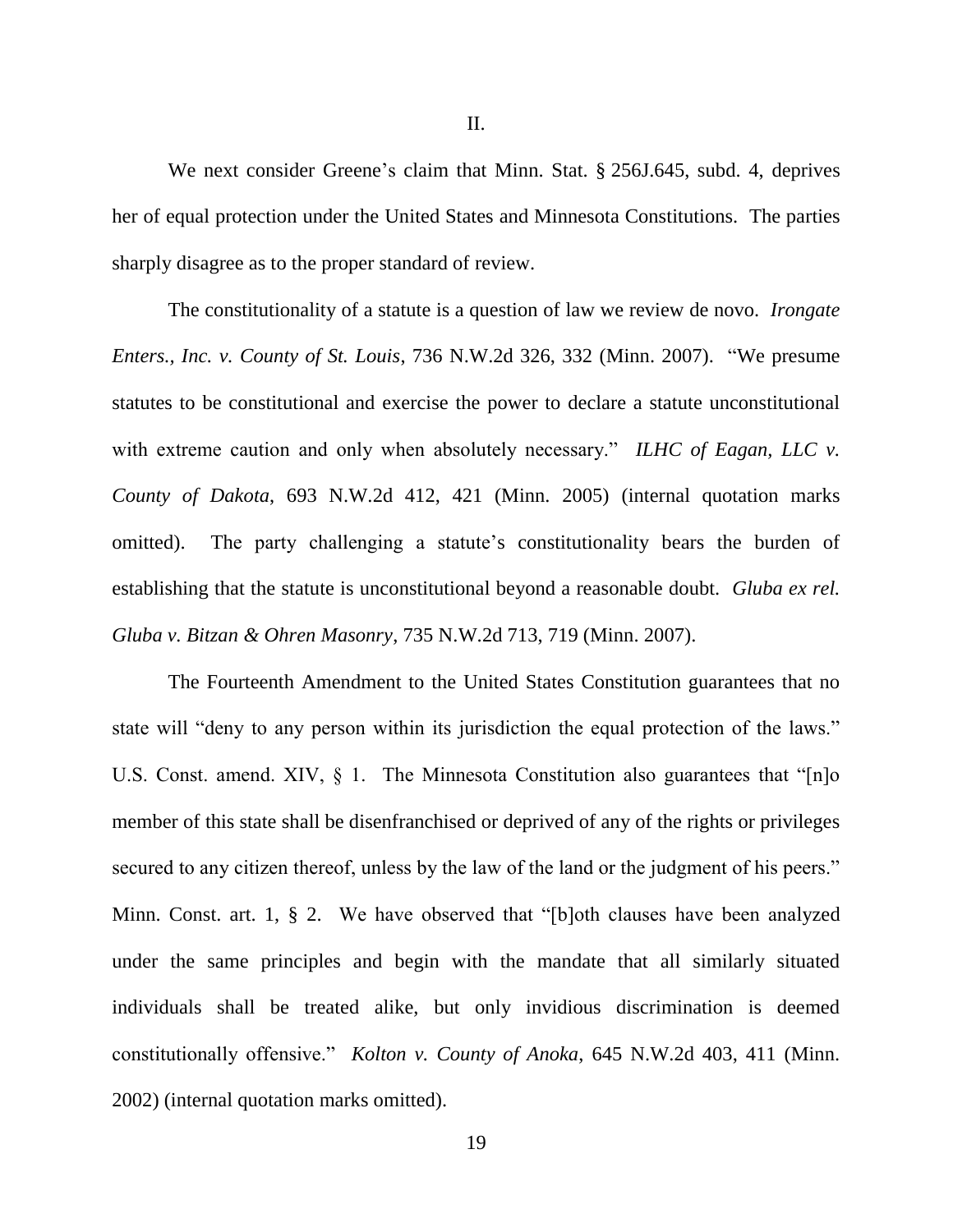We must determine whether to apply strict scrutiny or rational basis review to Greene"s equal protection claim. *See Erlandson v. Kiffmeyer*, 659 N.W.2d 724, 733 (Minn. 2003). We apply strict scrutiny to a legislatively-created classification that involves a suspect classification or a fundamental right. *Bituminous Cas. Corp. v. Swanson*, 341 N.W.2d 285, 289 (Minn. 1983). If strict scrutiny applies, the classification must be "narrowly tailored and reasonably necessary to further a compelling governmental interest." *Hennepin County v. Perry*, 561 N.W.2d 889, 897 n.7 (Minn. 1997). If a constitutional challenge does not involve either a suspect classification or a fundamental right, we review the challenge using a rational basis standard. *Gluba*, 735 N.W.2d at 719.

Greene makes two arguments supporting her claim that Minn. Stat. § 256J.645, subd. 4, is subject to strict scrutiny. She argues that the statute burdens her fundamental right to travel and that the statute involves a suspect racial classification.

### *A. Fundamental Right*

 $\overline{a}$ 

Greene argues that Minn. Stat. § 256J.645, subd. 4, burdens her right to travel.<sup>9</sup> The right to travel is a fundamental right under the U.S. Constitution. *Mitchell v. Steffen*, 504 N.W.2d 198, 200 (Minn. 1993); *Saenz v. Roe*, 526 U.S. 489, 500, 502 (explaining that the "right to travel" embraces (1) the right of a citizen of one state to enter and leave

<sup>9</sup> The Commissioner has moved to strike the right-to-travel argument from Greene"s brief on the ground that Greene waived this argument by failing to raise it at any stage of the proceedings before this appeal. Although we typically decline to consider issues raised for the first time on appeal, this is not an "ironclad rule." *Putz v. Putz*, 645 N.W.2d 343, 350 (Minn. 2005). We are entitled to take any action as the interests of justice may require. Minn. R. Civ. App. P. 103.04. We address Greene"s right-to-travel argument in the interests of justice. Therefore, we deny the Commissioner"s motion to strike the argument from Greene"s brief.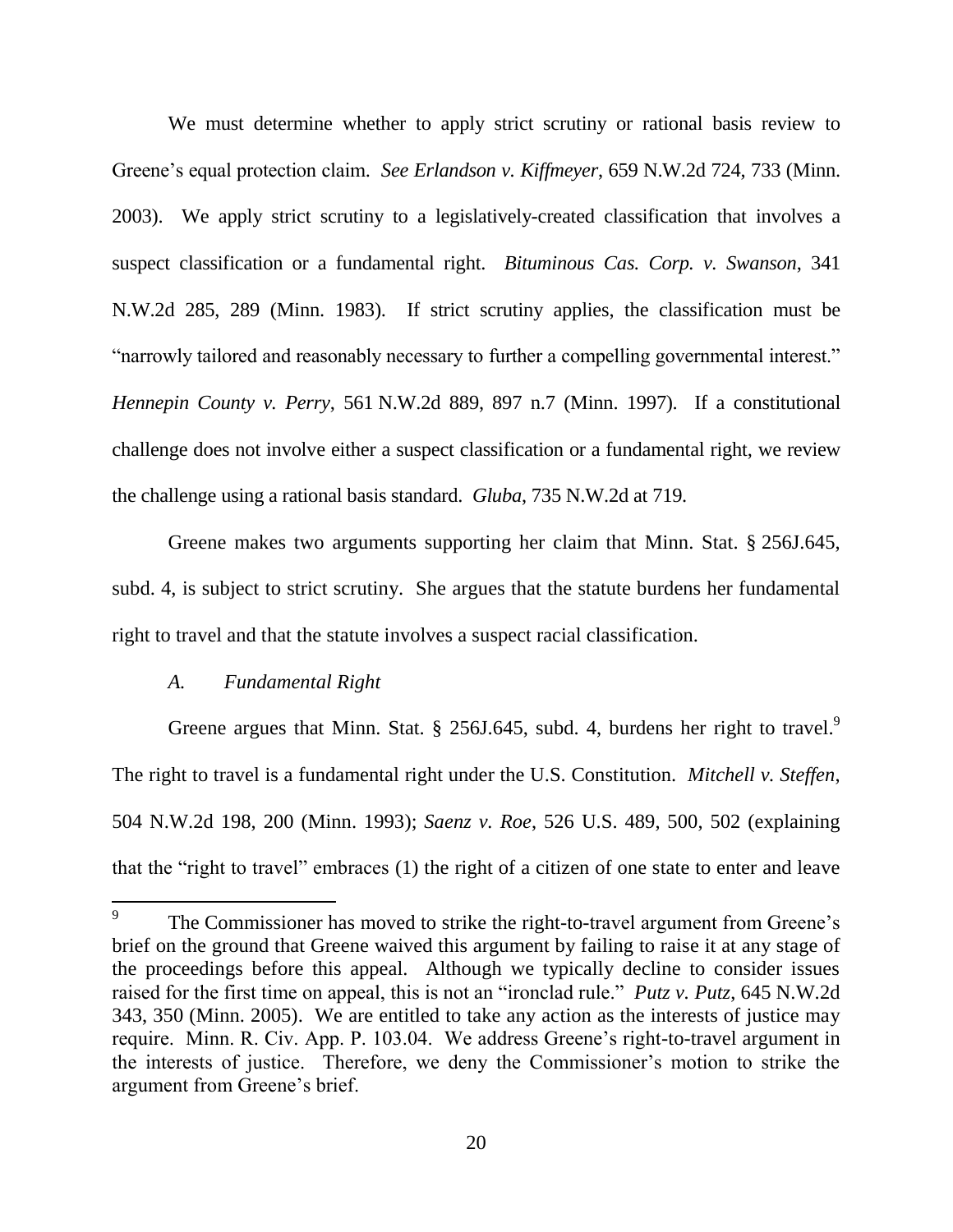another state; (2) "the right to be treated as a welcome visitor rather than an unfriendly alien" when temporarily present in another state; and (3) the right of the newly arrived citizen to the same privileges and immunities enjoyed by other citizens of the same state). In *Saenz*, the Supreme Court concluded that a California statute limiting the maximum TANF benefits available to newly arrived residents violated the right to travel. Consistent with Supreme Court precedent, we have characterized the fundamental right to travel as a right of migration from state to state. *Mitchell*, 504 N.W.2d at 201; *see also Clayton v. Kiffmeyer*, 688 N.W.2d 117, 127 (Minn. 2004) (indicating that the fundamental right to travel is a right to *interstate* travel). Essentially, Greene argues that strict scrutiny should apply because requiring her to travel to the closest tribal employment services location—which she claims is farther from her home than the closest county employment services location—burdens her right to travel. Because interstate travel is not at issue here, we conclude that Greene's right to travel argument lacks merit.

Further, welfare benefits are not a fundamental right and "neither the State nor Federal Government is under any sort of constitutional obligation to guarantee minimum levels of support." *Lavine v. Milne*, 424 U.S. 577, 584 n.9 (1976). Congress also specifically provided that PRWORA "shall not be interpreted to entitle any individual or family to assistance under any State program funded under this part." 42 U.S.C. § 601(b) (2000). Therefore, this case does not involve a fundamental right.

21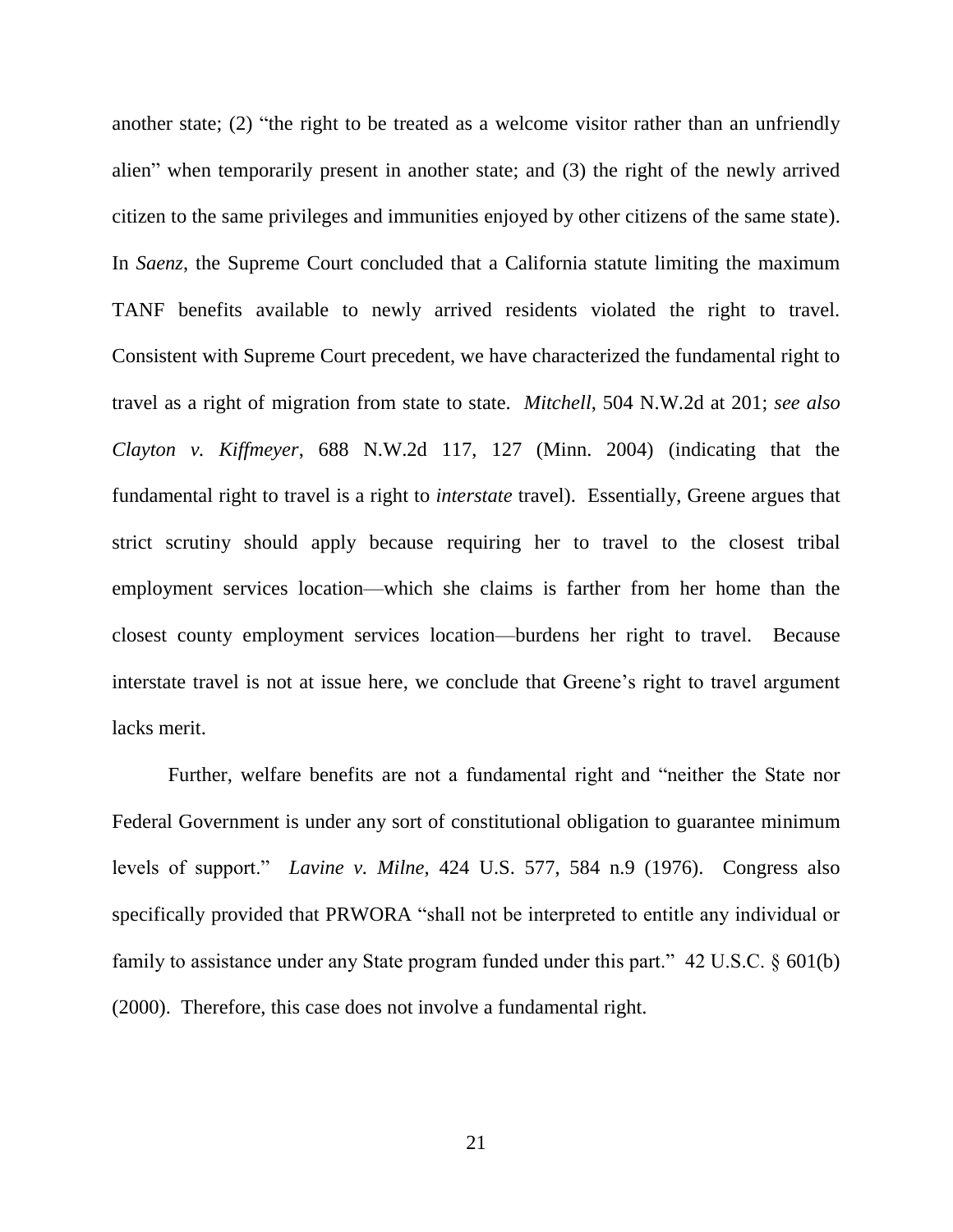#### *B. Suspect Classification*

Greene argues that Minn. Stat. § 256J.645, subd. 4, involves a suspect classification. The classification in Minn. Stat. § 256.645, subd. 4, consists of identified members of a federally recognized tribe, who reside in the service area of a tribe that operates an employment services program under an agreement with the state. A law that differentiates based on race involves a suspect classification. *In re Harhut*, 385 N.W.2d 305, 310 (Minn. 1986). But when a classification is merely political, we apply rational basis review. *Morton v. Mancari*, 417 U.S. 535, 554 (1974).

In the seminal case of *Morton v. Mancari*, the United States Supreme Court considered the constitutionality of an employment preference for qualified Indians within the Bureau of Indian Affairs (BIA), authorized by the Indian Reorganization Act. 417 U.S. at 537. The Court held that the employment preference based on membership in a recognized Indian tribe is a political classification subject to rational basis review. *Id.* at 553-55. The Court explained that resolution of the issue "turns on the unique legal status of Indian tribes under federal law and upon the plenary power of Congress, based on a history of treaties and the assumption of a 'guardian-ward' status, to legislate on behalf of federally recognized Indian tribes." *Id.* at 551. The Court distinguished between political and racial classifications, stating:

The preference is not directed towards a "racial" group consisting of "Indians"; instead it applies only to members of "federally recognized" tribes. This operates to exclude many individuals who are racially to be classified as "Indians." In this sense, the preference is political rather than racial in nature.

22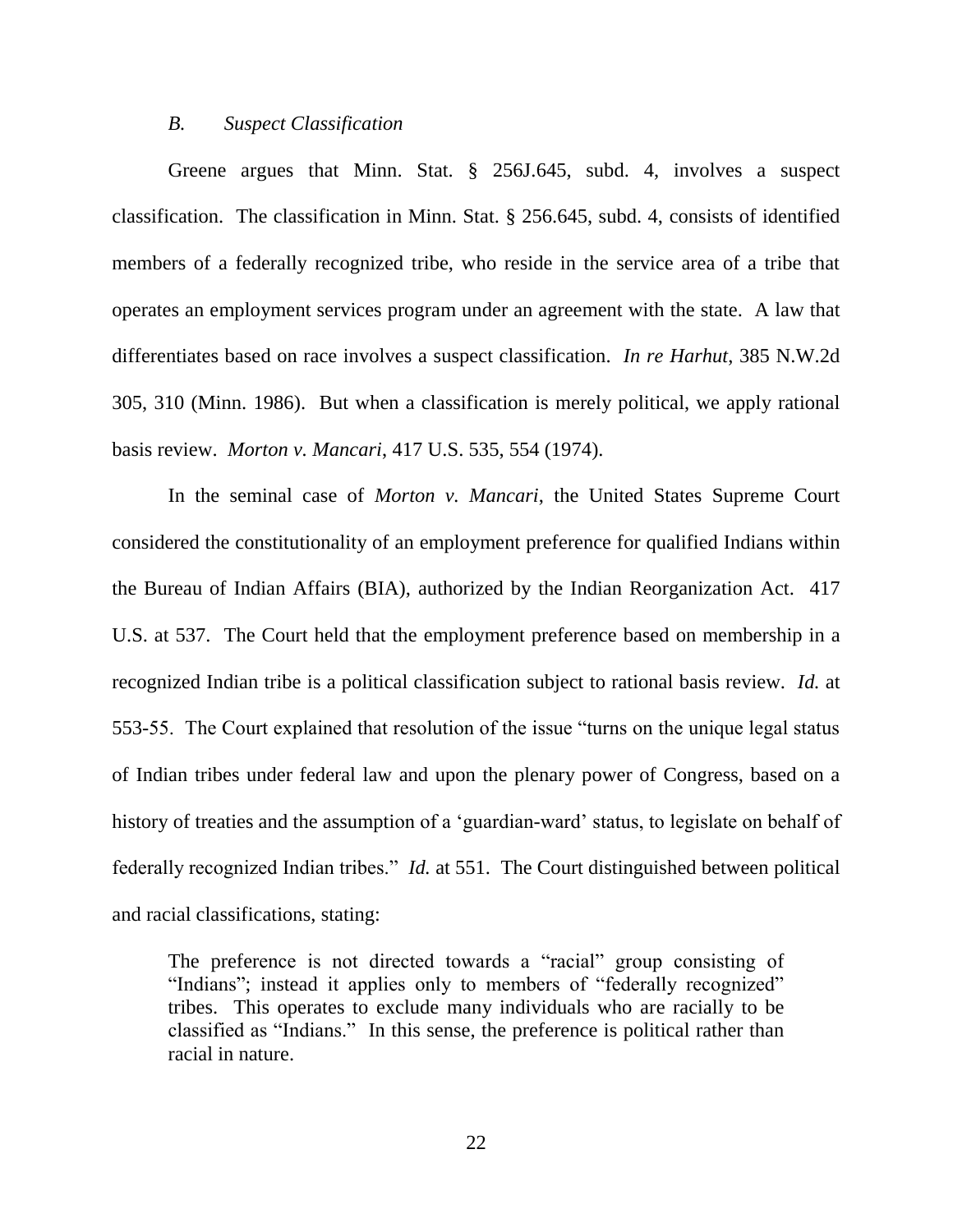*Id.* at 553 n.24. Thus, the political nature of the classification was based on the individual"s membership in a quasi-sovereign political entity, rather than on the possibility that the individual could be racially classified as an American Indian. *Id.* at 554.

Although *Mancari* considered a challenge to a classification contained in a federal law and relied on the unique obligation between Congress and federally recognized Indian tribes under the trust doctrine, state laws also can fall under the trust doctrine for purposes of equal protection analysis. Generally, courts have applied rational basis review to state laws that promote tribal self-governance, benefit tribal members, or implement or reflect federal laws. Felix S. Cohen, *Cohen's Handbook of Federal Indian Law* § 14.03[2][b][iii] (2005 ed.); *see, e.g.*, *Washington v. Confederated Bands & Tribes of the Yakima Indian Nation*, 439 U.S. 463, 500-01 (1979) (upholding Washington state law establishing jurisdiction over reservation lands on the basis that the state was legislating under authority granted by Congress in the exercise of its plenary power over Indian affairs); *Artichoke Joe's Cal. Grand Casino v. Norton*, 353 F.3d 712, 732 (9th Cir. 2003) (upholding the constitutionality of tribal gaming compacts between California and federally recognized Indian tribes); *N.Y. Ass'n of Convenience Stores v. Urbach*, 699 N.E.2d 904, 908 (N.Y. 1998) (concluding that New York"s failure to enforce the tax laws against on-reservation sales to non-Indians does not constitute a form of race-based discrimination, reasoning that the state may adopt laws and policies that reflect or effectuate federal laws designed to readjust the allocation of jurisdiction over Indians).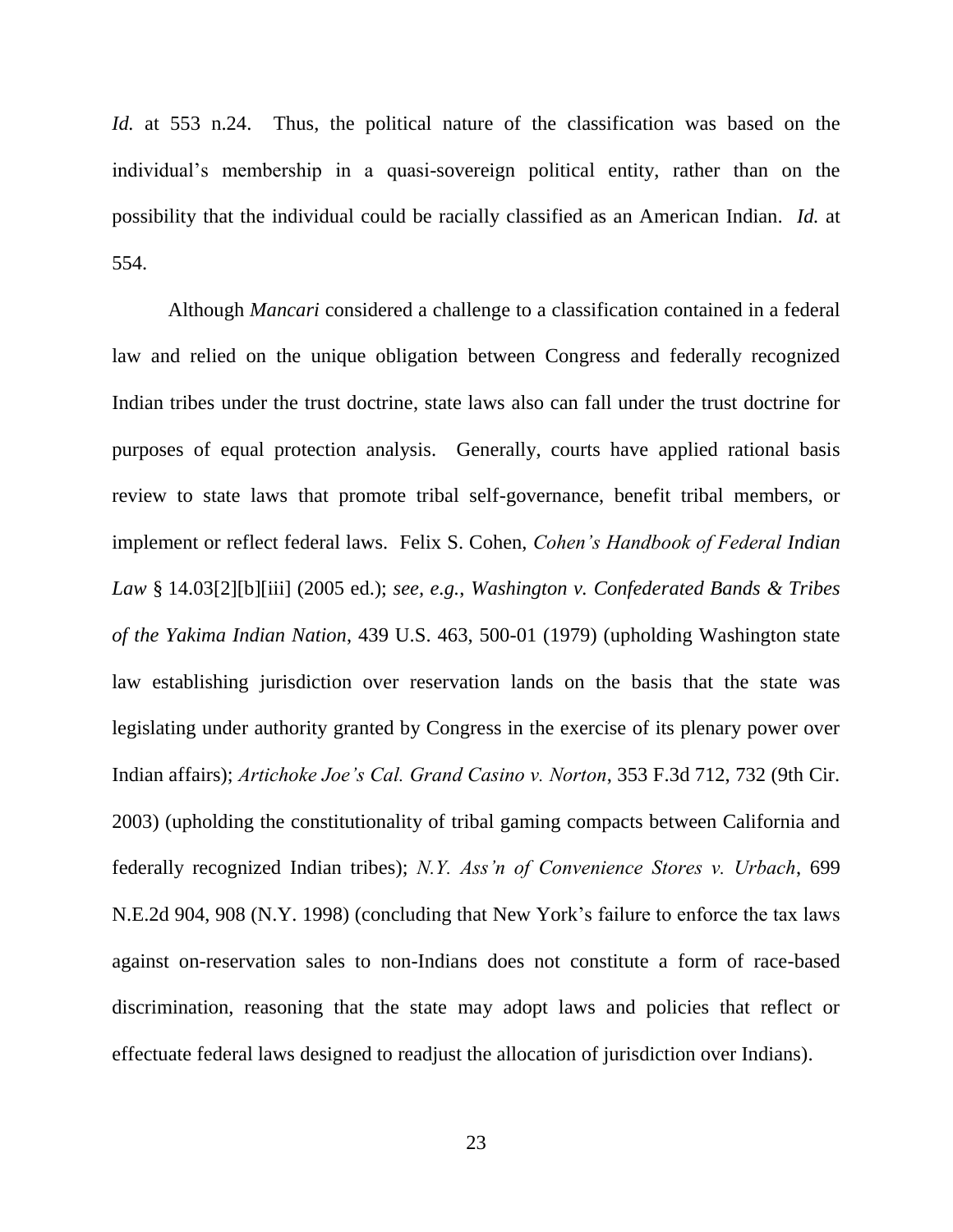The MFIP statute is "not simply another state law," *Artichoke Joe's*, 353 F.3d at 733, but rather was a direct response to the federal government"s enactment of PRWORA. By giving tribes the opportunity to operate their own TANF programs, TANF is widely viewed as a major step forward in tribal self-governance. Similarly, MFIP allows federally recognized tribes to administer aspects of Minnesota"s TANF program. According to amici Minnesota Chippewa Tribe and Leech Lake Band of Ojibwe, the MFIP agreement and other state-tribe partnerships "encourage tribal sovereignty" and support tribal responsibility for the delivery of "efficient, comprehensive, and culturally-appropriate services to tribal members." Because the purpose of the statute is to further the congressional policy of tribal self-governance, we conclude that the classification is political rather than racial.

We also conclude that rational basis review is appropriate because this case involves an intergovernmental agreement between the state and the Tribe that is consistent with federal policy. Greene does not dispute that the state and the Tribe have the right to enter into an agreement for the provision of employment services by the Tribe. As the Alaska Supreme Court has recognized, "the state has considerable latitude in dealing with recognized tribes as to matters of intersecting governmental concern when the state"s actions rationally promote legitimate mutual governmental or proprietary interests." *Malabed v. North Slope Borough*, 70 P.3d 416, 426 n.51 (Alaska 2003).

Greene argues that *Mancari* can be distinguished on the ground that it involved a true benefit to Indians, but the requirement that she receive employment services through the Tribe creates a hardship for her and denies her access to benefits. Greene is correct that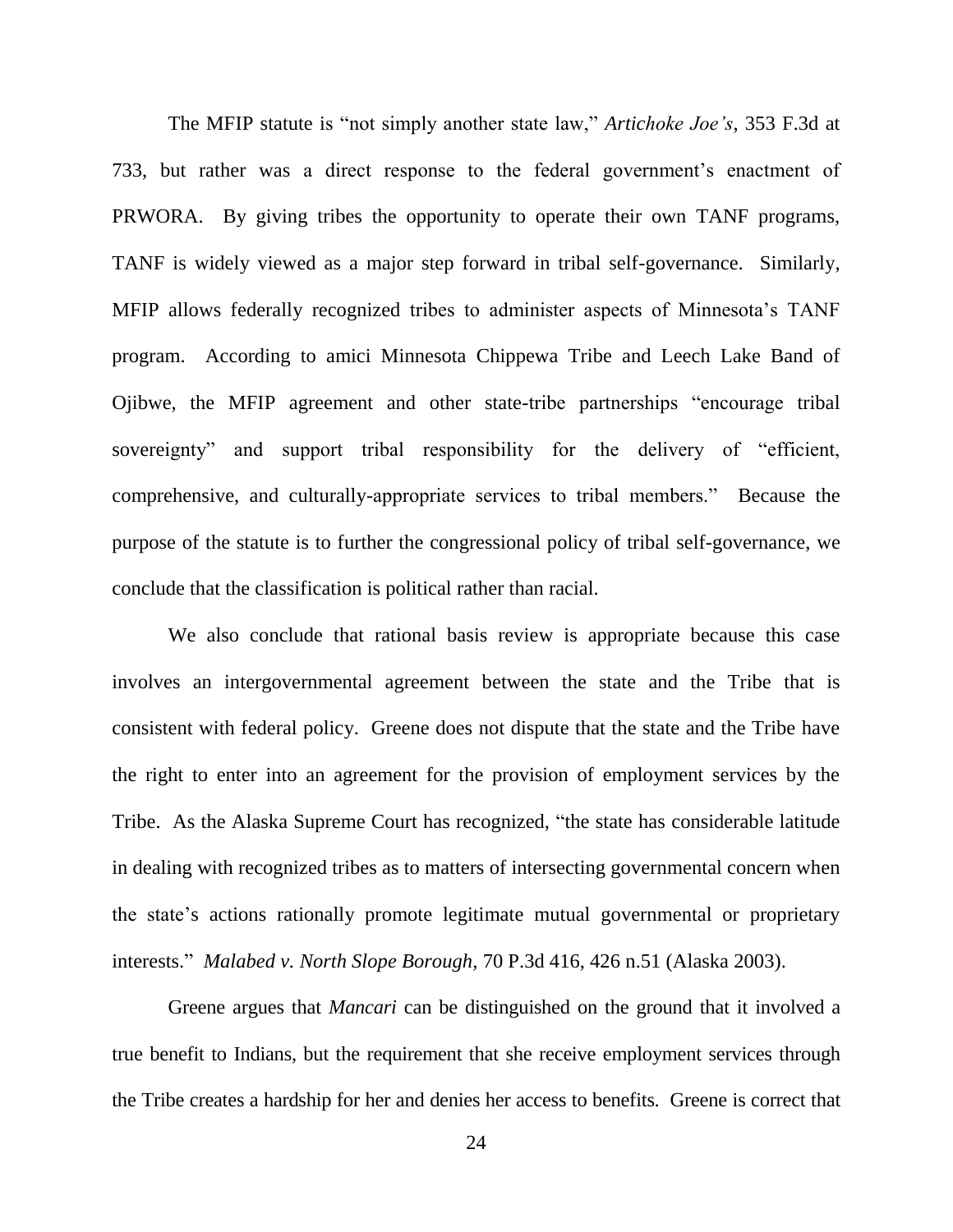*Mancari* involved a hiring and promotional preference for Indians. But the Supreme Court has expressly sanctioned both "preferences" and "disabilities" that "directly promotel Indian interests in self-government." *United States v. Antelope*, 430 U.S. 641, 646 (1977). For example, the Supreme Court has held that members of a federally recognized tribe could be denied access to Montana state courts in connection with an adoption proceeding arising on the reservation. *Fisher v. Dist. Ct. of the Sixteenth Jud. Dist. of Mont.*, 424 U.S. 382, 390-91 (1976). Even though the Indian plaintiffs were being denied a benefit or privilege available to non-Indians, the Supreme Court rejected their claims of racial discrimination, reasoning:

The exclusive jurisdiction of the Tribal Court does not derive from the race of the plaintiff but rather from the quasi-sovereign status of the Northern Cheyenne Tribe under federal law. Moreover, even if a jurisdictional holding occasionally results in denying an Indian plaintiff a forum to which a non-Indian has access, such disparate treatment of the Indian is justified because it is intended to benefit the class of which he is a member by furthering the congressional policy of Indian self-government.

*Id.* (citing *Mancari*, 417 U.S. at 551-55). Therefore, even if requiring Greene to receive employment services through the Tribe could be characterized as a hardship in her individual circumstances, that hardship would not convert the political classification into a racial classification when the classification benefits the Tribe as a whole and furthers the policy of Indian self-government.

Further, Greene's claim of hardship is unsupported by the record and ignores aspects of the MFIP statutory scheme that are designed to avoid inequitable results. At the administrative hearing at which Greene challenged the reduction of her monthly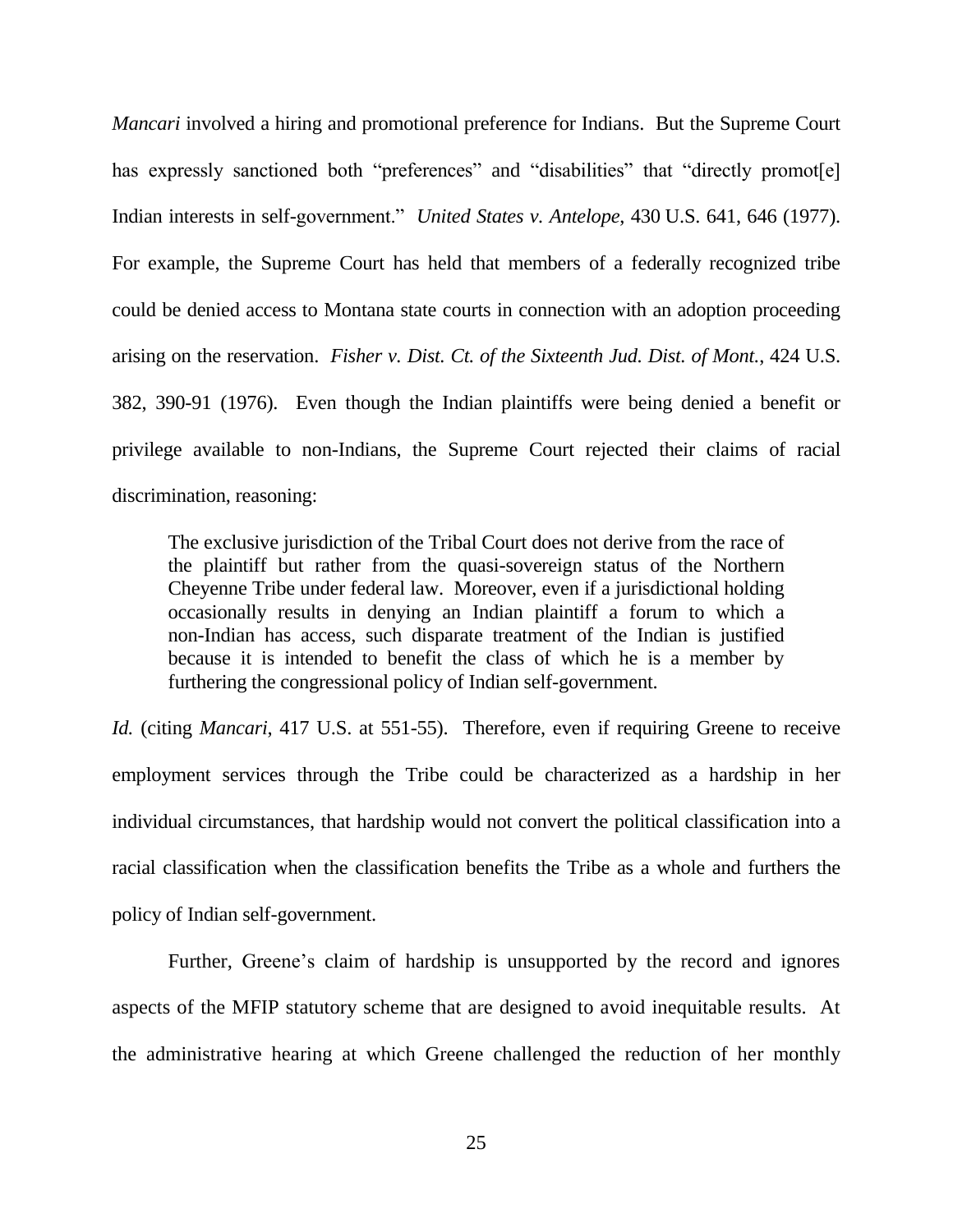MFIP benefits, she presented no evidence of hardship.<sup>10</sup> Also, MFIP specifically provides a mechanism to avoid sanctions for failure to comply with program requirements because the recipient is unable to secure necessary transportation. *See* Minn. Stat. § 256J.57, subd. 1 (5).

Greene next argues that *Mancari* is distinguishable on the ground that as a resident of Aitkin County, she is entitled to receive MFIP employment services through the County like any other county resident. She relies on *Jefferson v. Commissioner of Revenue*, 631 N.W.2d 391 (Minn. 2001), to support her argument. In *Jefferson*, the Indian plaintiffs, who were enrolled members in a federally recognized tribe residing off the reservation, argued that imposing the state"s income tax on payments the plaintiffs received through authorized gaming operations of their tribe violated their rights to equal protection. *Id.* at 394, 397. The plaintiffs argued that "an unlawful racial classification exists because the State of Minnesota differentiates between those Indians who reside on the reservation within the state, and those Indians who reside off the reservation within

<sup>10</sup> <sup>10</sup> On appeal, Greene alleged for the first time that because the distance from her home to the nearest tribal employment services location is greater than the distance from her home to the nearest county employment services location, she is disadvantaged by the mandatory referral. Essentially, Greene is arguing that requiring her to receive employment services through the Tribe is inequitable because of this difference in distance. The Commissioner asserts, however, that had Greene presented evidence of hardship, the state "would have offered evidence to show that tribal service employees travel to meet tribal participants, that MFIP recipients may look for work anywhere they choose, and that Aitkin County has a work-seeking facility operated by the Northeastern Minnesota Office of Job Training that is open to any person looking for a job." But none of these representations are part of the record and, therefore, are not properly before us. Therefore, we do not consider how these factors might affect the resolution of Greene"s equal protection claim.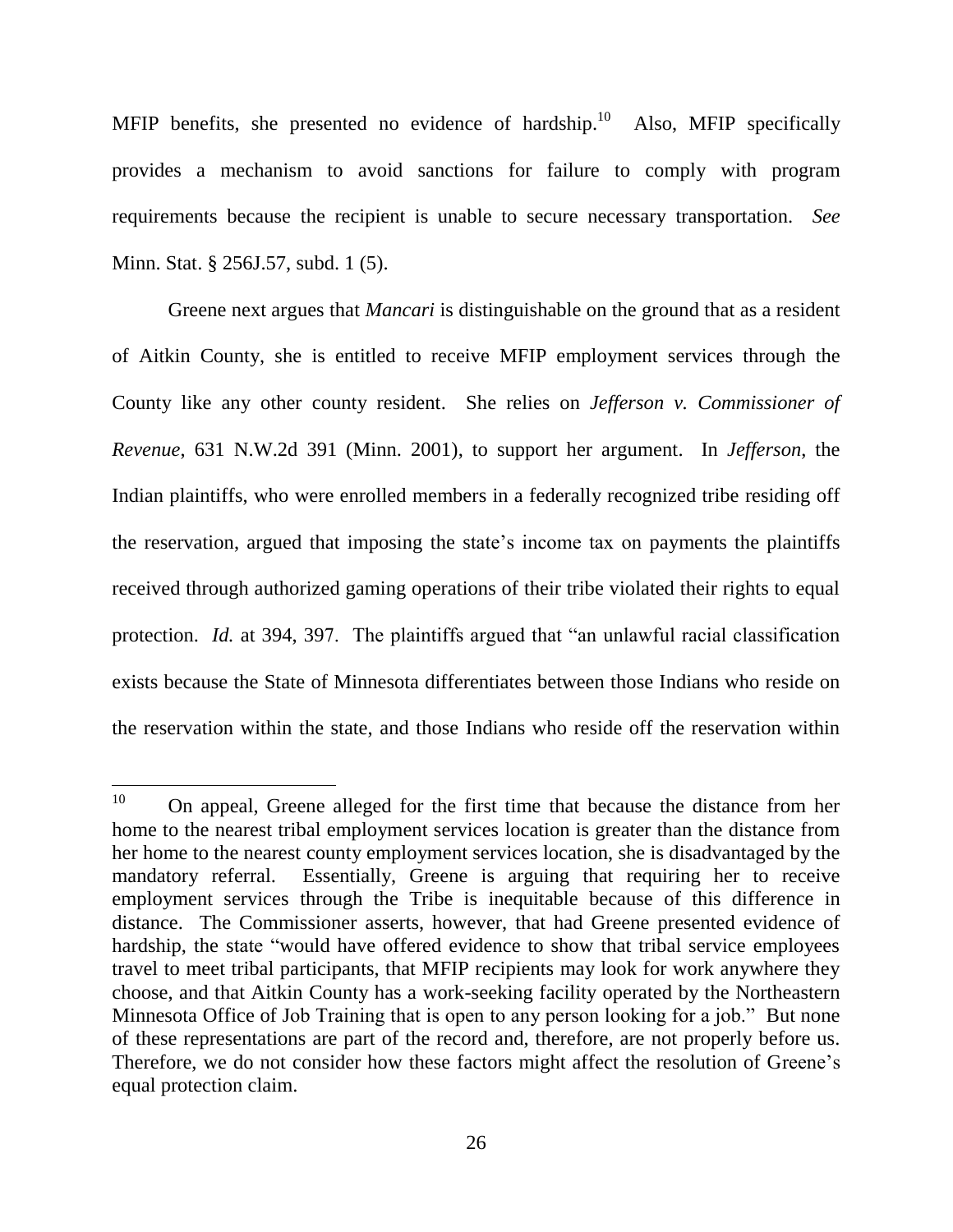the state." *Id.* at 397. We rejected the plaintiffs' equal protection argument on the ground that "[b]y taxing Indians who live outside Indian country, the state is not singling them out based on race, but is treating them like every other individual within its taxing jurisdiction." *Id.* Based on this decision, Greene argues that, if the state may tax Indian citizens who reside off the reservation, then the state should be required to provide MFIP employment services to those Indian citizens on the same basis as non-Indian citizens.

We disagree. *Jefferson* did not involve a comprehensive scheme of state benefits that provides tribes with access to state and federal funds to implement state programs for their members. The MFIP statutory scheme benefits tribes and their members by providing tribes with greater opportunities for self-government and enabling tribes to offer employment services tailored to the needs of their members on and off the reservation. Moreover, no MFIP benefits have been denied to Greene. The county pays cash benefits and implements many other aspects of MFIP. The statutory provision at issue here simply designates where Greene can access employment services. Because Greene is a member of a federally recognized tribe that provides employment services and lives in the service area of the Tribe, the statute requires her to receive those services through the Tribe, rather than the county.

Therefore, we conclude that the statutory classification of tribal members belonging to a federally recognized tribe and living in the tribal service area is a political rather than a racial classification. Because the political classification in Minn. Stat. § 256J.645, subd. 4, is not a suspect classification for purposes of equal protection, we apply rational basis review to Greene"s claim.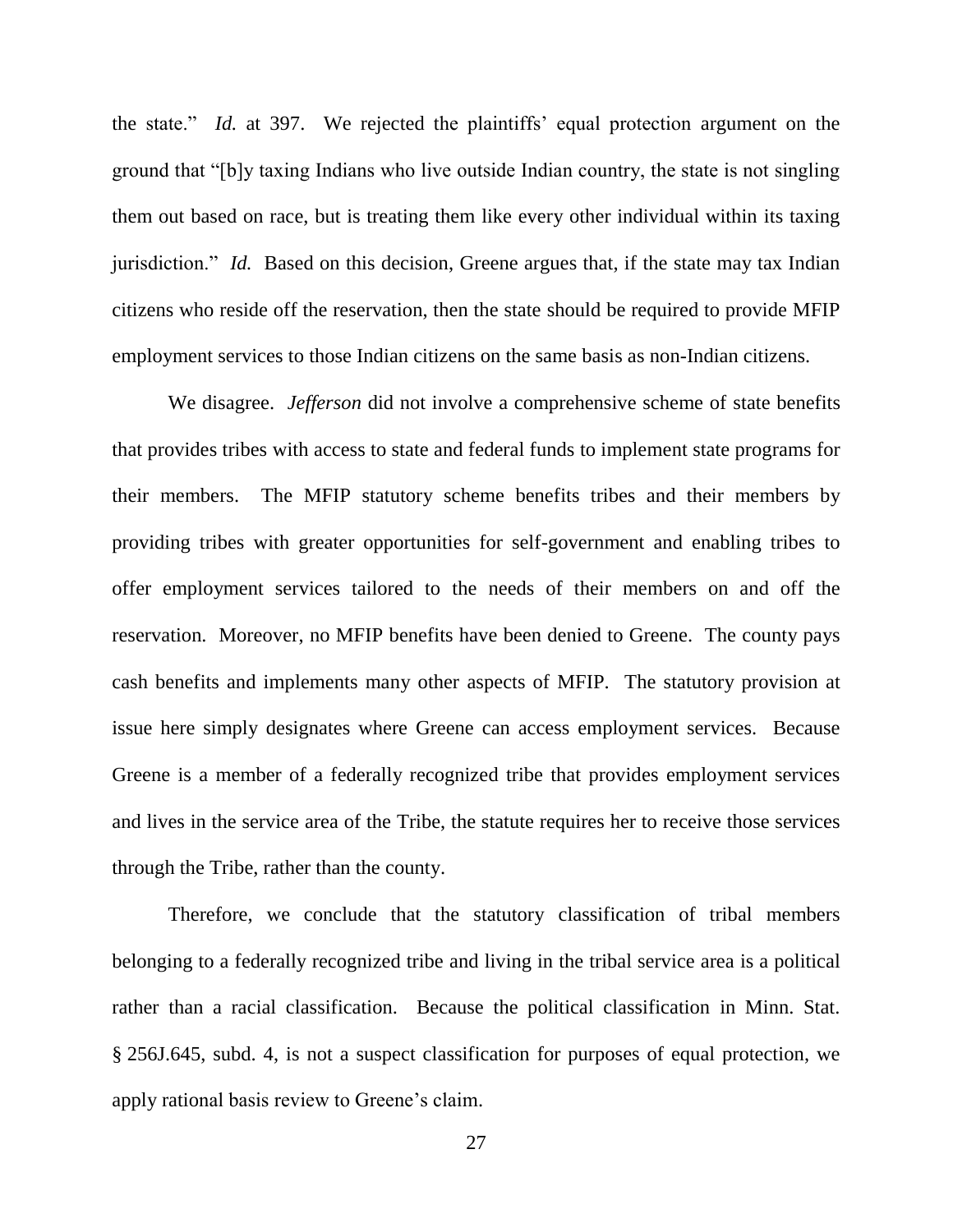Finally, we address whether the classification in Minn. Stat. § 256J.645, subd. 4, satisfies the rational basis test under the United States and Minnesota Constitutions. We have applied two rational basis tests. *Kolton v. County of Anoka*, 645 N.W.2d 403, 411 (Minn. 2002). Under the federal test, the court determines whether the challenged classification has "a legitimate purpose" and whether it was "reasonable for the lawmakers to believe that use of the challenged classification would promote that purpose." *W. & S. Life Ins. Co. v. State Bd. of Equalization*, 451 U.S. 648, 668 (1981).

Under the Minnesota test, we require that:

(1) The distinctions which separate those included within the classification from those excluded must not be manifestly arbitrary or fanciful but must be genuine and substantial, thereby providing a natural and reasonable basis to justify legislation adapted to peculiar conditions and needs; (2) the classification must be genuine or relevant to the purpose of the law; that is there must be an evident connection between the distinctive needs peculiar to the class and the prescribed remedy; and (3) the purpose of the statute must be one that the state can legitimately attempt to achieve.

*State v. Russell*, 477 N.W.2d 886, 888 (Minn. 1991) (citations omitted). The "key distinction" between the two tests is that "under the Minnesota test "we have been unwilling to hypothesize a rational basis to justify a classification, as the more deferential federal standard requires." " *State v. Garcia*, 683 N.W.2d 294, 299 (Minn. 2004) (quoting *Russell*, 477 N.W.2d at 889). "Instead, we have required a reasonable connection between the actual, and not just the theoretical, effect of the challenged classification and the statutory goals." *Russell*, 477 N.W.2d at 889.

28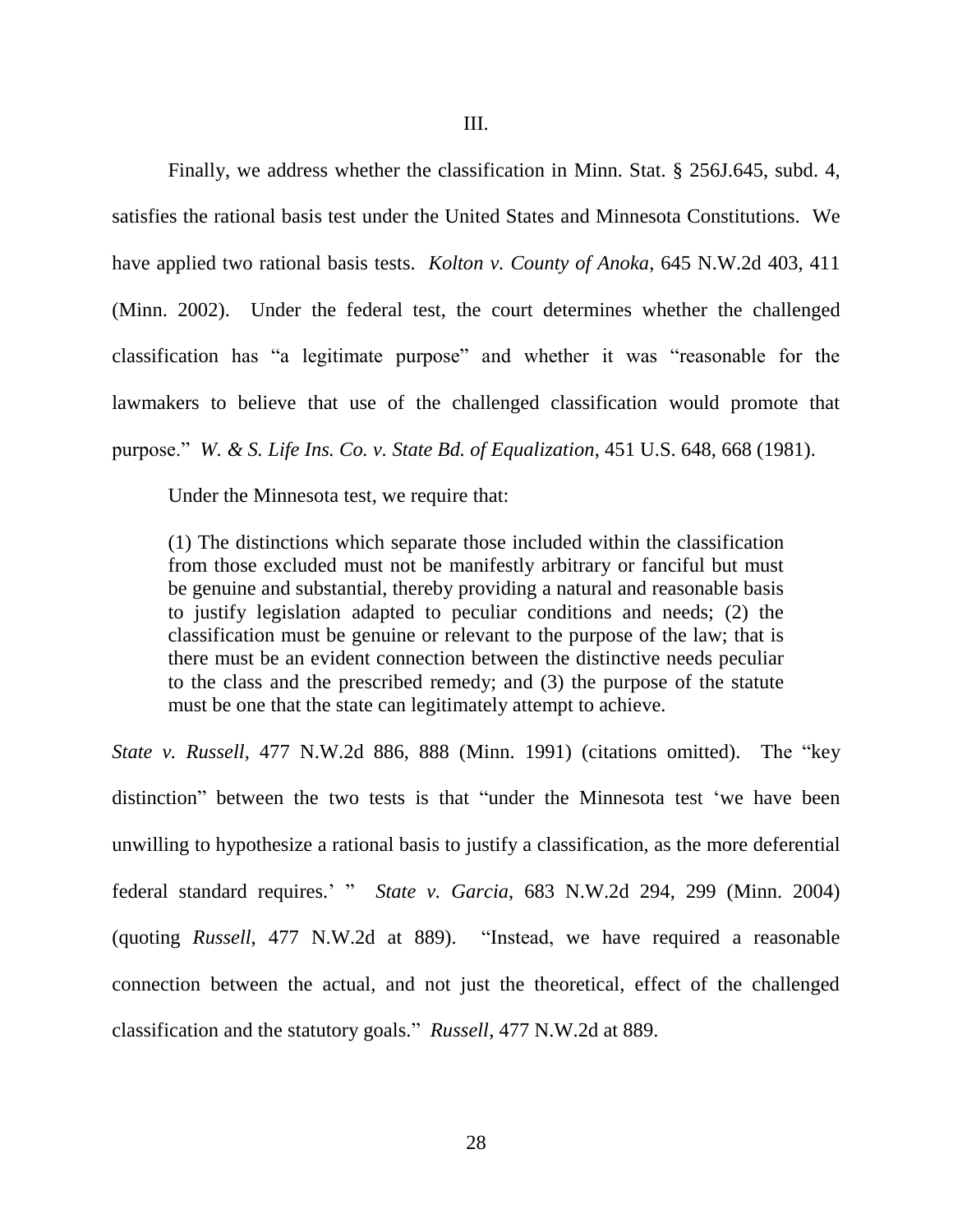In this case, the resolution of Greene's equal protection claim does not depend upon which formulation of the rational basis test applies. Therefore, we apply the Minnesota rational basis test, which is "a more stringent standard of review." *Russell*, 477 N.W.2d at 889.

First, we consider whether the distinctions in Minn. Stat. § 256J.645, subd. 4, are "genuine and substantial, thereby providing a natural and reasonable basis to justify legislation adapted to peculiar conditions and needs." *Russell*, 477 N.W.2d at 888. The classification at issue here consists of "Indian tribal members receiving MFIP benefits and residing in the service area of an Indian tribe operating employment services under an agreement with the commissioner." Minn. Stat. § 256J.645, subd. 4. We conclude that the distinctions in the statute are legitimate. Tribes have "plenary and exclusive power over their members," but a tribe"s authority over members of another Indian tribe and non-Indians is limited. *See* Cohen, *supra*, § 4.01[l][b], at 210. Further, extending a tribe"s service area outside the boundaries of the reservation is well accepted under federal law. In *Mancari*, the Supreme Court noted that "[l]iterally every piece of federal] legislation dealing with Indian tribes and reservations . . . single[s] out for special treatment a constituency of tribal Indians living on *or near reservations*." *Morton v. Mancari*, 417 U.S. 535, 552 (1974) (emphasis added). Under PRWORA, tribes operating tribal TANF programs have the discretion to define the tribal TANF service area to include any "near reservation" areas and even beyond "near reservation" areas, as long as the tribe has the administrative capacity to serve such areas. 45 C.F.R. § 286.75(e) (2007); *see* 42 U.S.C. § 612.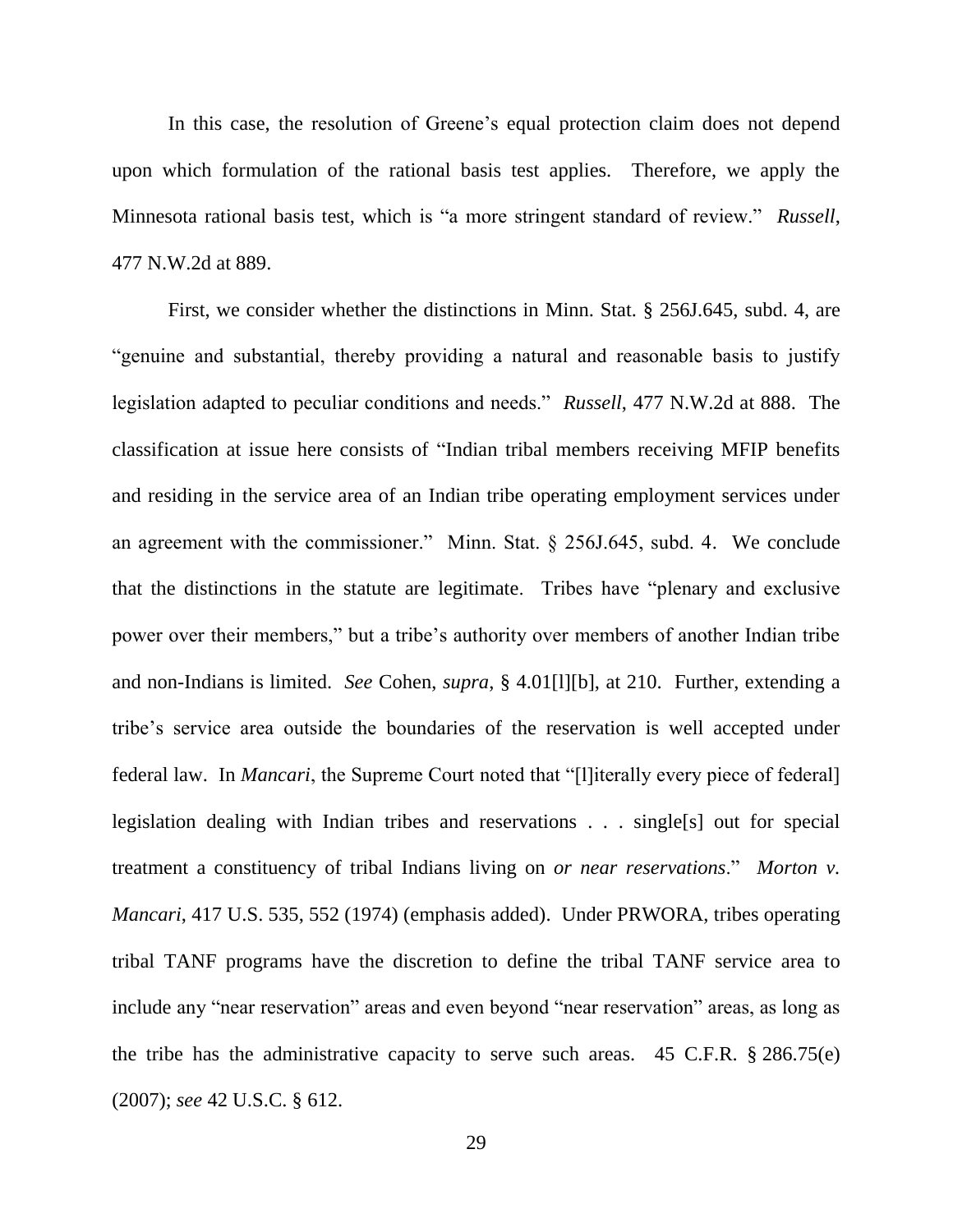Second, we consider whether the distinctions in section 256J.645 are "genuine or relevant to the purpose of the law." *Russell*, 477 N.W.2d at 888. We conclude that the distinctions are relevant to the legislative goals of providing culturally appropriate services to tribal members and promoting tribal self-government. *See* Minn. Stat. § 256J.315 (requiring county agencies to "cooperate with tribal governments in the implementation of MFIP to ensure that the program meets the special needs of persons living on Indian reservations"). The statute enables tribes to provide culturally relevant programs and services to all members living in proximity to the reservation. By giving tribes the funds and flexibility to develop and administer their own TANF employment services programs, section 256J.645 also promotes tribal self-government. *Cf. Mancari*, 417 U.S. at 554 (upholding constitutionality of BIA employment preference as an "employment criterion reasonably designed to further the cause of Indian selfgovernment and to make the BIA more responsive to the needs of its constituent groups"). Further, the referral requirement assures the viability and success of the tribal program.

Finally, we consider whether the purpose of the statute is "one that the state can legitimately attempt to achieve." *Russell*, 477 N.W.2d at 888. The goals of providing culturally appropriate services and promoting tribal self-government are legitimate governmental interests. *See Mancari*, 417 U.S. at 555. And there is no claim here that the state lacks the authority to enter into an agreement with the Tribe to provide employment services under MFIP.

30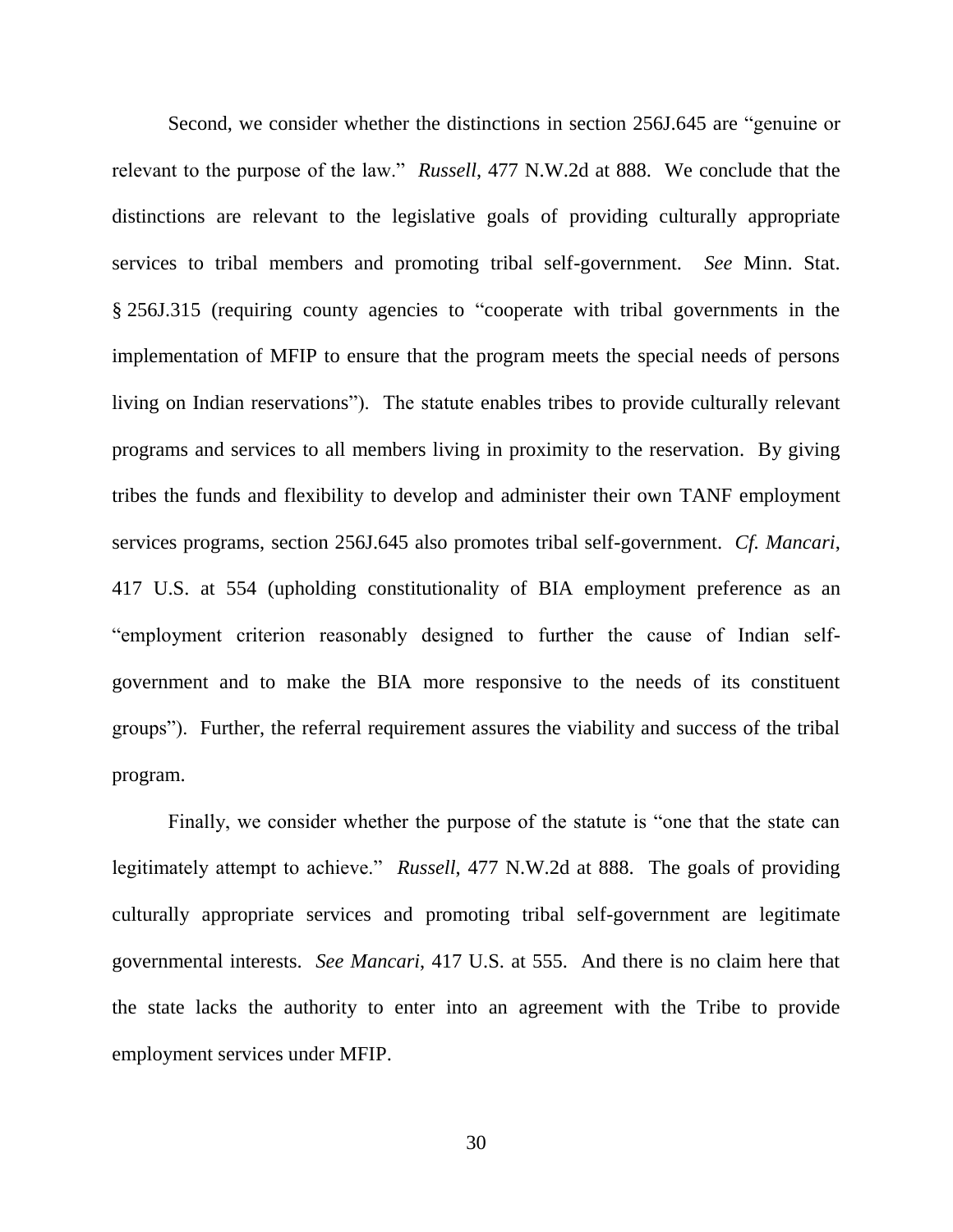We therefore conclude that the distinctions in Minn. Stat. § 256J.645, subd. 4, satisfy the equal protection requirements of both the U.S. and Minnesota Constitutions. For the reasons discussed, Greene"s equal protection challenge fails. We affirm the Commissioner"s reduction of Greene"s MFIP benefits.

Affirmed.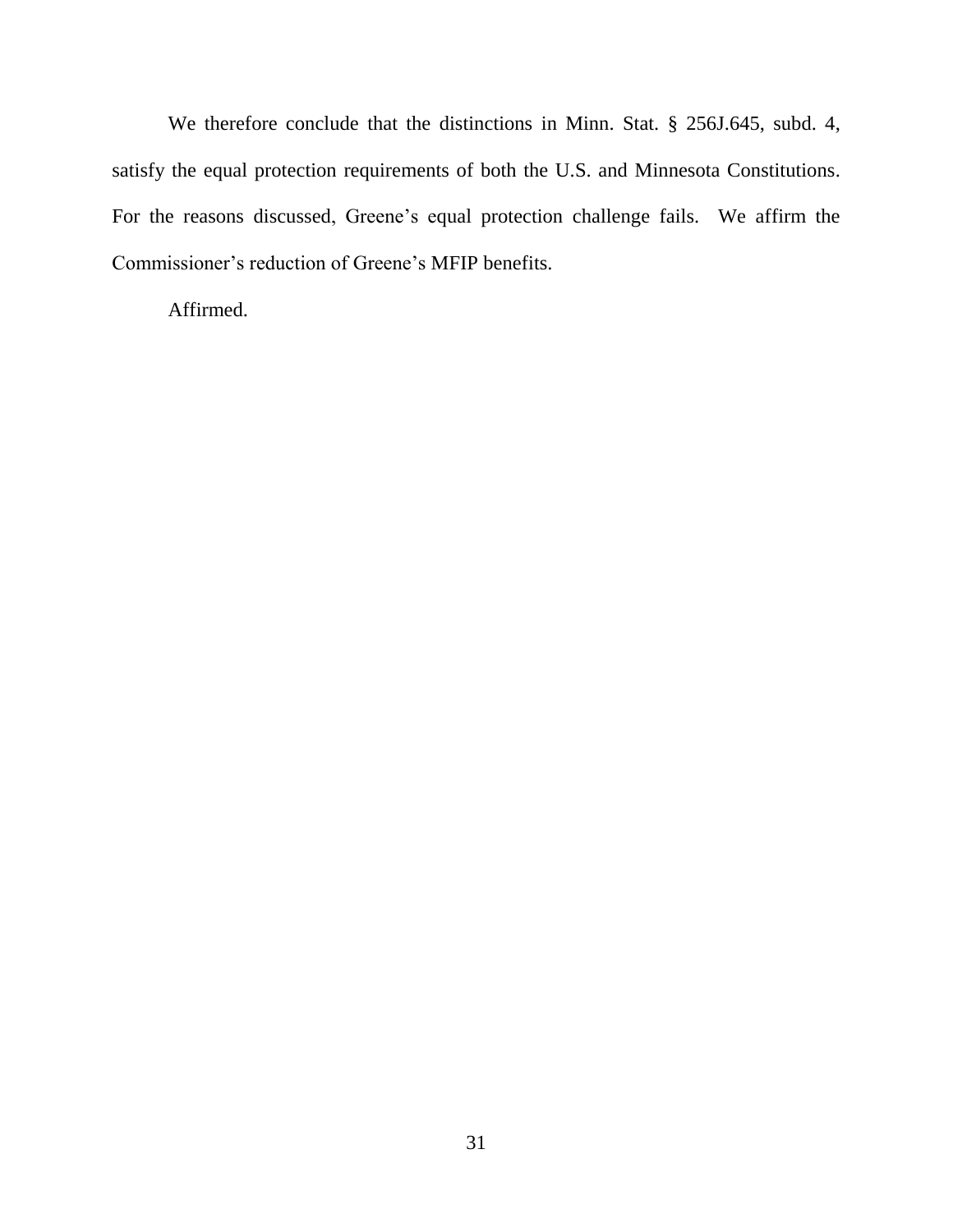#### D I S S E N T

ANDERSON, G. Barry, Justice (dissenting).

 $\overline{a}$ 

Although I do not disagree with the majority"s constitutional analysis, I respectfully dissent from the majority's statutory analysis. In holding that Minn. Stat. § 256J.645, subd. 4 (2006), prohibits Greene from receiving employment services through Aitkin County, the majority ignores the plain language of and reads an exclusivity requirement into the Minnesota Family Investment Program (MFIP) statute. Because I believe that the plain language of MFIP entitles Greene to receive employment services through Aitkin County, I would reverse the decision of the court of appeals.

MFIP requires counties to "develop and provide an employment and training services component which is designed to put participants on the most direct path to unsubsidized employment." Minn. Stat.  $\S$  256J.50, subd. 1(a) (2006). The proper starting point for determining whether Greene is entitled to receive employment services through Aitkin County is not, as the majority believes, section 256J.645, subd. 4, but Minn. Stat. § 256J.10 (2006), which provides as follows: "To be eligible for MFIP, applicants must meet the general eligibility requirements in sections 256J.11 to 256J.15, the property limitations in section 256J.20, and the income limitations in section 256J.21." Respondents concede that Greene satisfies the eligibility requirements for

<sup>1</sup> " "Employment and training services" means programs, activities and services that are designed to assist participants in obtaining and retaining employment." Minn. Stat. § 256J.49, subd. 3 (2006).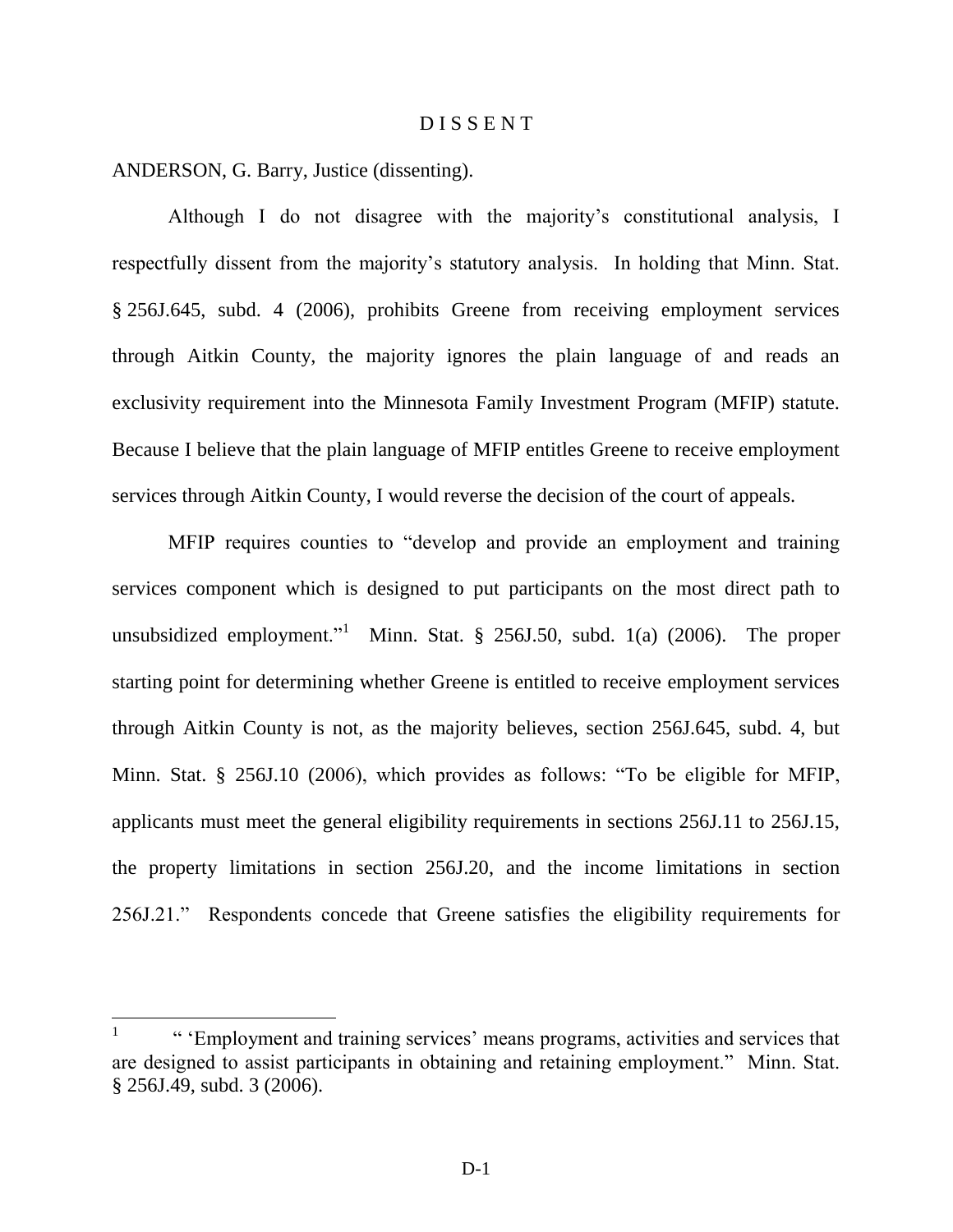receipt of MFIP benefits; therefore, she is entitled to the same employment services as are other participants unless specifically excluded by statute.

Minnesota Statutes § 256J.645, subd. 1 (2006), allows the Commissioner of the Minnesota Department of Human Services (Commissioner) or a designated representative to "enter into agreements with federally recognized Indian tribes with a reservation in the state to provide MFIP employment services to members of the Indian tribe and to other caregivers who are a part of the tribal member"s MFIP assistance unit." In a reservation grant contract executed with the State of Minnesota, the Minnesota Chippewa Tribe agreed to provide MFIP employment services to individuals in the tribe"s service delivery area. The statute at the heart of the parties" dispute is section 256J.645, subd. 4, which reads, "Indian tribal members receiving MFIP benefits and residing in the service area of an Indian tribe operating employment services under an agreement with the commissioner *must be referred* by county agencies in the service area to the Indian tribe for employment services." (Emphasis added.)

I agree with the majority that "must" is a mandatory term, *see* Minn. Stat. § 645.44, subd. 15a (2006), but the mandate applies to county agencies, not to tribal members. Section 256J.645, subd. 4, requires county agencies to refer tribal members to their tribes for employment services, but there is no corresponding provision divesting tribal members of their right, granted under MFIP, to receive employment services through their counties. The hearing referee correctly interpreted section 256J.645, subd. 4, as follows:

D-2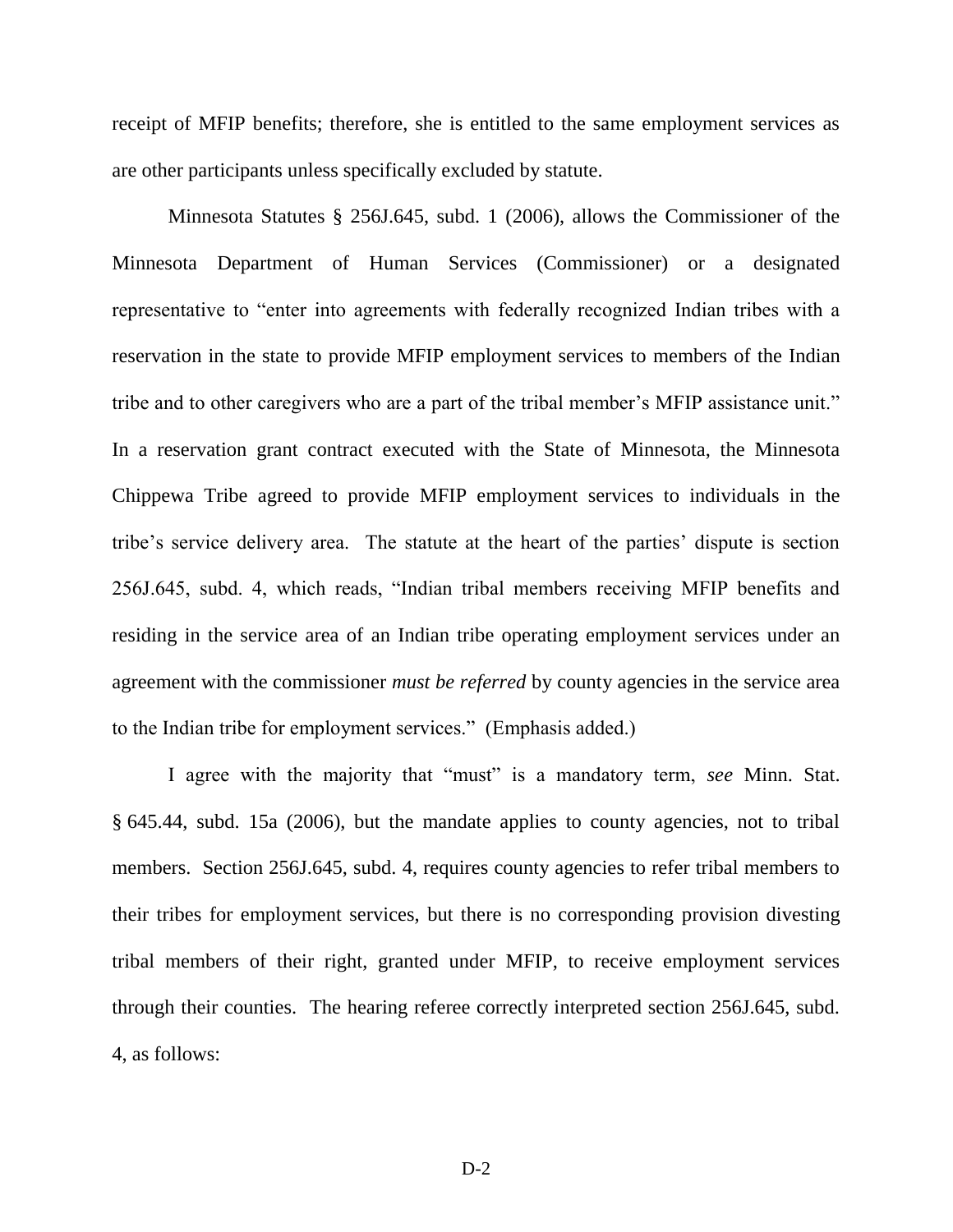While the statute imposes a duty upon the county to make referrals to tribal employment services when a participant is deemed eligible, there is no requirement that an eligible participant utilize that service simply because [he or she is] eligible. Likewise, the fact that the tribal employment services program cannot refuse to provide eligible participants services, does not in turn create a requirement that an eligible participant utilize those services. [Greene], like any citizen of Aitkin County, should be able to access county employment services. Because the county has not provided those services to her, there has been [n]o failure to comply and any sanction on that basis should be reversed.

The majority claims that Greene's argument is premised on reading a right to "opt" out" into the silence of section 256J.645, subd. 4. The usage of the phrase "opt out" reflects the majority"s failure to interpret MFIP in its entirety. The issue is not whether Greene is entitled to "opt out" of section 256J.645, subd. 4, but whether the statute specifically excludes her from receiving the same employment services as other MFIP participants.

The majority cites Minn. Stat. § 256J.645, subd. 2 (2006), for the proposition that tribes assume the responsibility of providing MFIP employment services to tribal members when the tribes enter into employment services agreements with the Commissioner. While it is true that section 256J.645, subd. 2, requires tribes to "agree to fulfill the responsibilities provided under the employment services component of MFIP regarding operation of MFIP employment services," the statute contains no requirement that tribes "assume" the duty of providing MFIP employment services to the exclusion of counties. Section 256J.645, subd. 2, sets forth what tribes are required to do, but it in no way limits the services to which tribal members are entitled. I would not read this "assumption" language into the statute.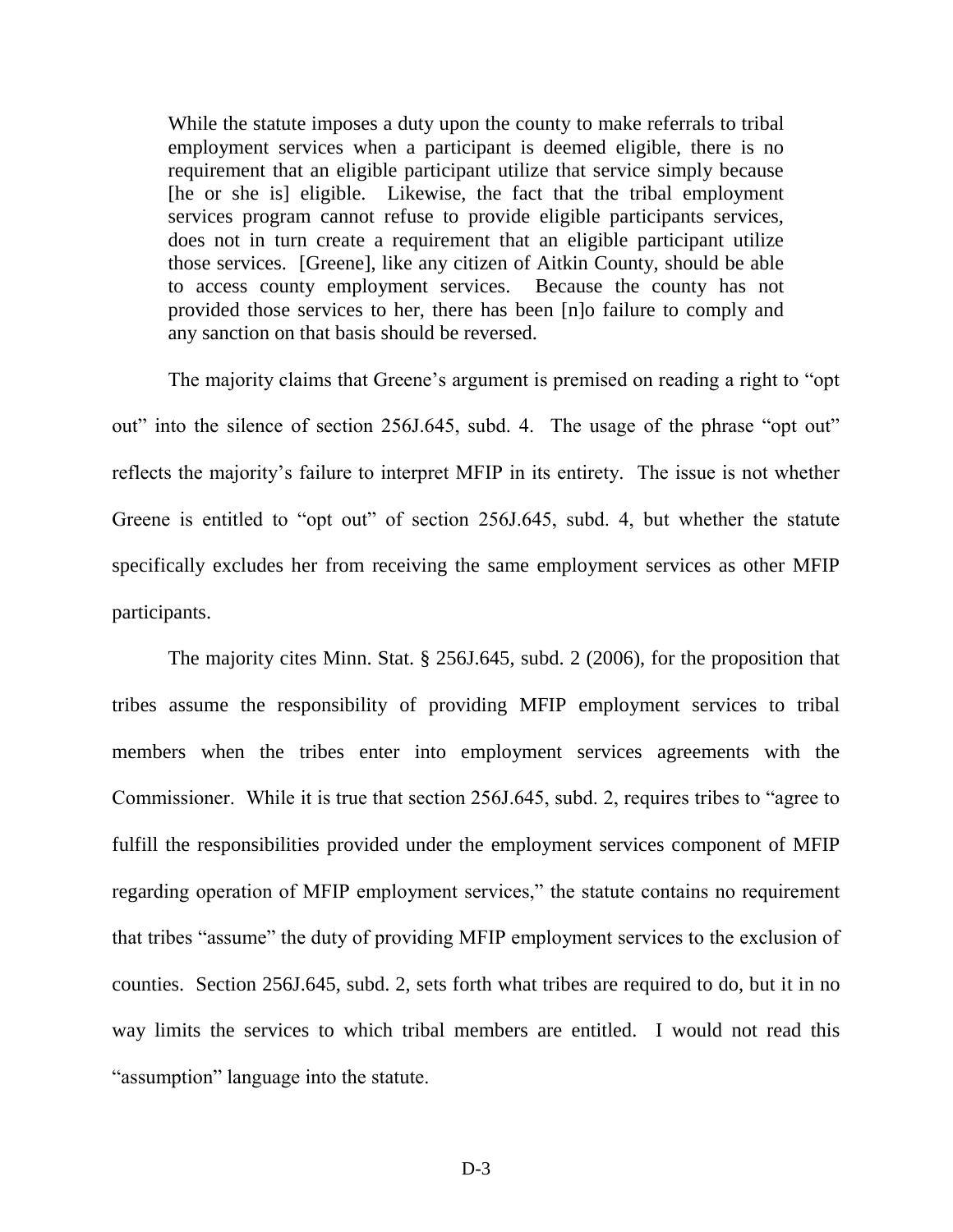My conclusion that section 256J.645, subd. 4, does not prohibit tribal members from receiving employment services through their counties is supported by other MFIP provisions. Minnesota Statutes § 256J.315 (2006), for example, requires county and tribal governments to cooperate in the implementation of MFIP as follows:

The county agency must cooperate with tribal governments in the implementation of MFIP to ensure that the program meets the special needs of persons living on Indian reservations. *This cooperation must include, but is not limited to, the sharing of MFIP duties including* initial screening, orientation, assessments, and *provision of employment and training services*. The county agency shall encourage tribal governments to assume duties related to MFIP and shall work cooperatively with tribes that have assumed responsibility for a portion of the MFIP program to expand tribal responsibilities, if that expansion is requested by the tribe.

(Emphasis added.) The requirement that county agencies and tribal governments share

the provision of employment services belies the majority"s interpretation of section

256J.645, subd. 4.

 $\overline{a}$ 

Furthermore, Minn. Stat. § 256J.50, subd. 8 (2006), provides that counties are

generally required to provide participants a choice between at least two employment and

training service providers:

Each county, or group of counties working cooperatively, shall make available to participants the choice of at least two employment and training service providers . . . , except in counties utilizing workforce centers that use multiple employment and training services, offer multiple services options under a collaborative effort and can document that participants have choice among employment and training services designed to meet specialized  $needs.<sup>2</sup>$ 

<sup>2</sup> Likewise, Minn. Stat. § 256J.50, subd. 4 (2006), states as follows: "Unless the provisions of subdivision 8 apply, a county must select at least two employment and training service providers. A county may opt to provide services on its own as one of these providers."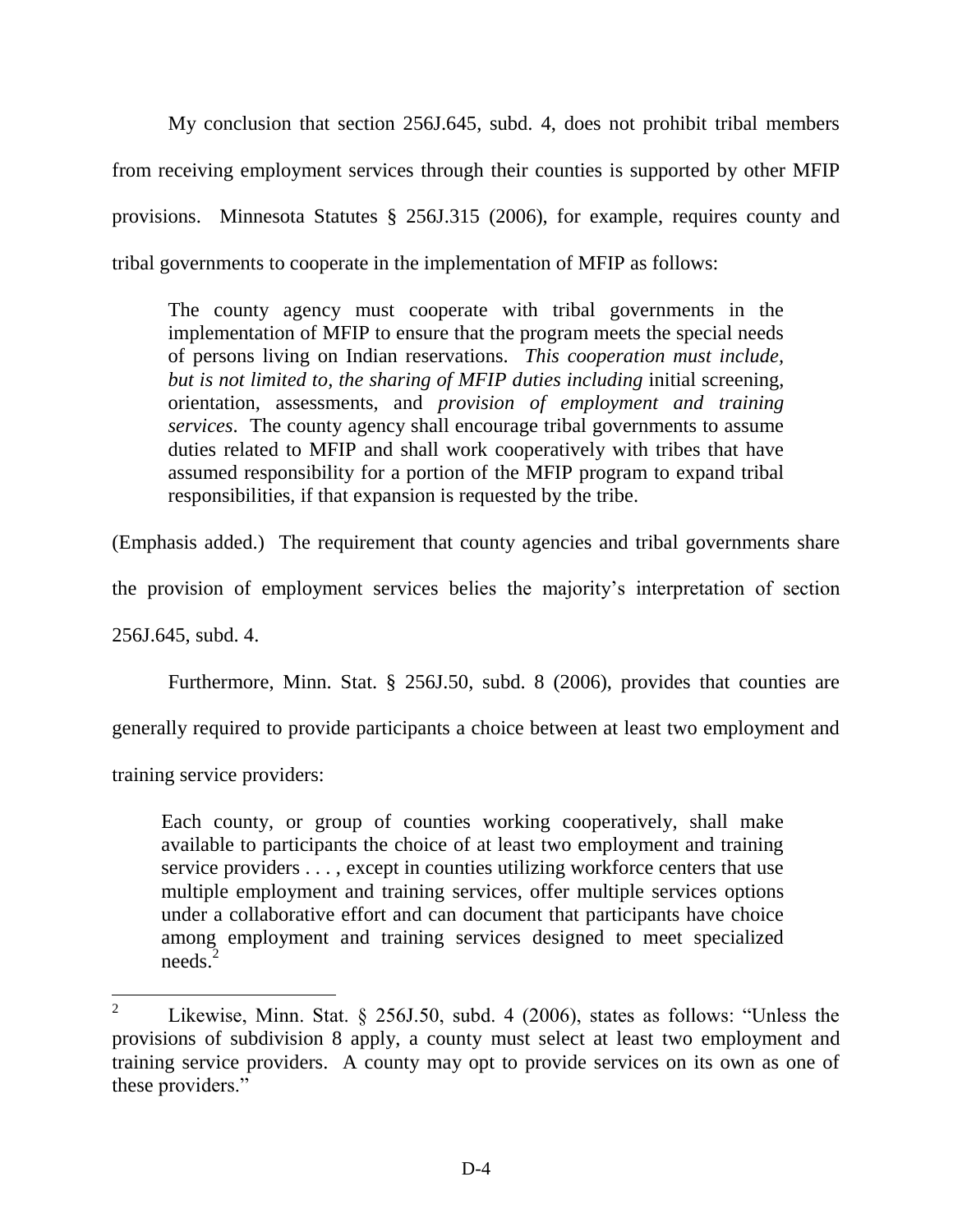An exception to the section 256J.50, subd. 8, requirement applies where "a county . . . explains in the [biennial service agreement] that the provision of alternative employment and training service providers would result in financial hardship for the county." Minn. Stat. § 256J.50, subd. 9 (2006). The fact that MFIP participants are generally entitled to choose between at least two employment service providers suggests that the legislature did not intend to exclude tribal members from receiving employment services through their counties. The presumption should be that more options—not fewer—are available to MFIP participants.

Had the legislature intended to prohibit tribal members from receiving employment services through their counties, it could have said so. It did not, and it is not our prerogative to read an exclusivity requirement into Minn. Stat. § 256J.645, subd. 4. *See Reiter v. Kiffmeyer*, 721 N.W.2d 908, 911 (Minn. 2006) ("[W]e will not read into a statute a provision that the legislature has omitted, either purposely or inadvertently."). Accordingly, I would reverse the decision of the court of appeals and hold that the plain language of MFIP entitles Greene to receive employment services through Aitkin County.

PAGE, J. (dissenting).

I join in the dissent of Justice G. Barry Anderson.

ANDERSON, Paul H., J. (dissenting).

I join in the dissent of Justice G. Barry Anderson.